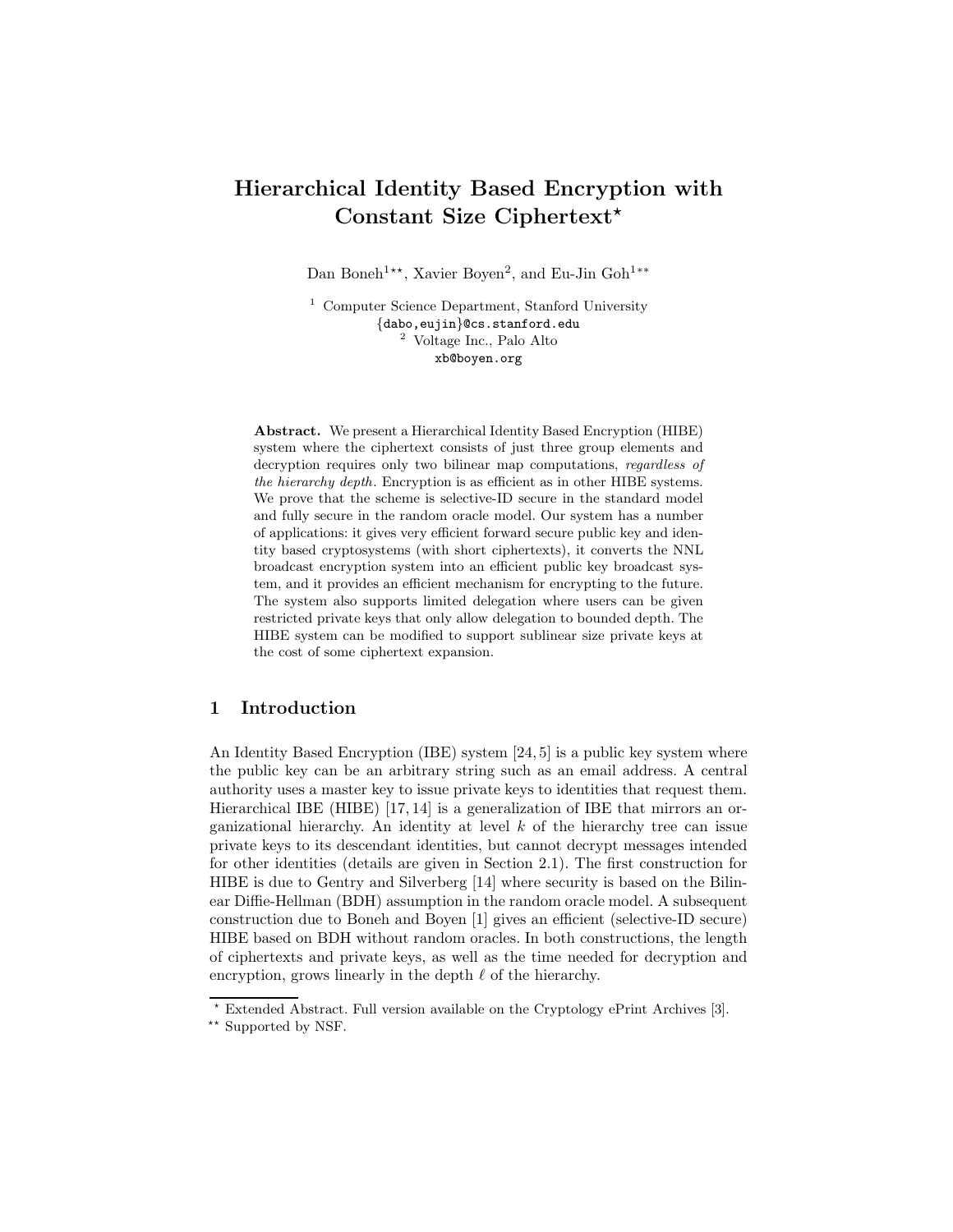There are currently two principal applications for HIBE. The first, due to Canetti, Halevi, and Katz [9], is forward secure encryption. Forward secure encryption enables users to periodically update their private keys so that a message encrypted at period *n* cannot be read using a private key from period  $n' > n$ . To provide for  $T = 2^t$  time periods, the CHK construction uses a HIBE of depth t where identities are *binary* vectors of length at most t. At time n, the encryptor encrypts using the identity corresponding to the  $n$ -th node of this depth  $t$ binary tree. Consequently, using previous HIBE systems [14, 1], ciphertexts in this forward secure construction are of size  $O(t)$ ; private keys are of size  $O(t^2)$ but can be reduced to size  $O(t)$  by using updateable public storage. The second application for HIBE, due to Dodis and Fazio [11], is using HIBE to convert the NNL broadcast encryption system [22] into a public-key broadcast system. Unfortunately, the resulting public-key broadcast system is no better than simpler constructions because ciphertext length in previous HIBE constructions is linear in the depth of the hierarchy.

Our Contribution. We present a HIBE system where the ciphertext size as well as the decryption cost are *independent* of the hierarchy depth  $\ell$ . Ciphertexts in our HIBE system are always just three group elements and decryption requires only two bilinear map computations. Private keys in our basic system contain  $\ell$ group elements as in previous HIBE constructions.

Our system gives a forward secure encryption system with short ciphertexts consisting of only three group elements, for any number  $T = 2<sup>t</sup>$  of time periods. With our basic HIBE system, the private key size in this forward secure encryption system is  $O(t^2)$ . In Section 4 we describe a hybrid system that borrows some features from the Boneh-Boyen HIBE [1] and results in a forward secure encryption scheme where private key size is reduced to  $O(t^{3/2})$  and ciphertext size is  $O(\sqrt{t})$ . By using updateable public storage as in CHK [9], private key size in these systems can be further reduced to size  $O(t)$  and  $O(\sqrt{t})$  respectively. In addition, instantiating the Dodis-Fazio [11] system with our HIBE system results in a public-key broadcast system that is as efficient as the NNL subset difference method.

It is worth noting that private keys in our system shrink as the identity depth increases; this shrinkage is the opposite behavior from previous HIBE systems where private keys become larger as we descend deeper down the hierarchy tree. This behavior leads to "limited delegation" where an identity at depth  $k$  can be given a restricted private key that only lets it issue private keys to descendants of limited depth (as opposed to any descendant).

Security of our system is based on a natural assumption that is closely related to the Diffie-Hellman Inversion assumption [1, 19]. We describe the assumption in Section 2.3. In the full paper [3], we prove a lower bound on the computational complexity of the problem in the generic group model and also discuss its relation to existing assumptions in bilinear groups. We present the system in Section 3 and prove its security in the selective identity model without using random oracles. We then observe that a selective-ID secure HIBE results in a fully secure HIBE in the random oracle model. In Sections 4 and 5 we discuss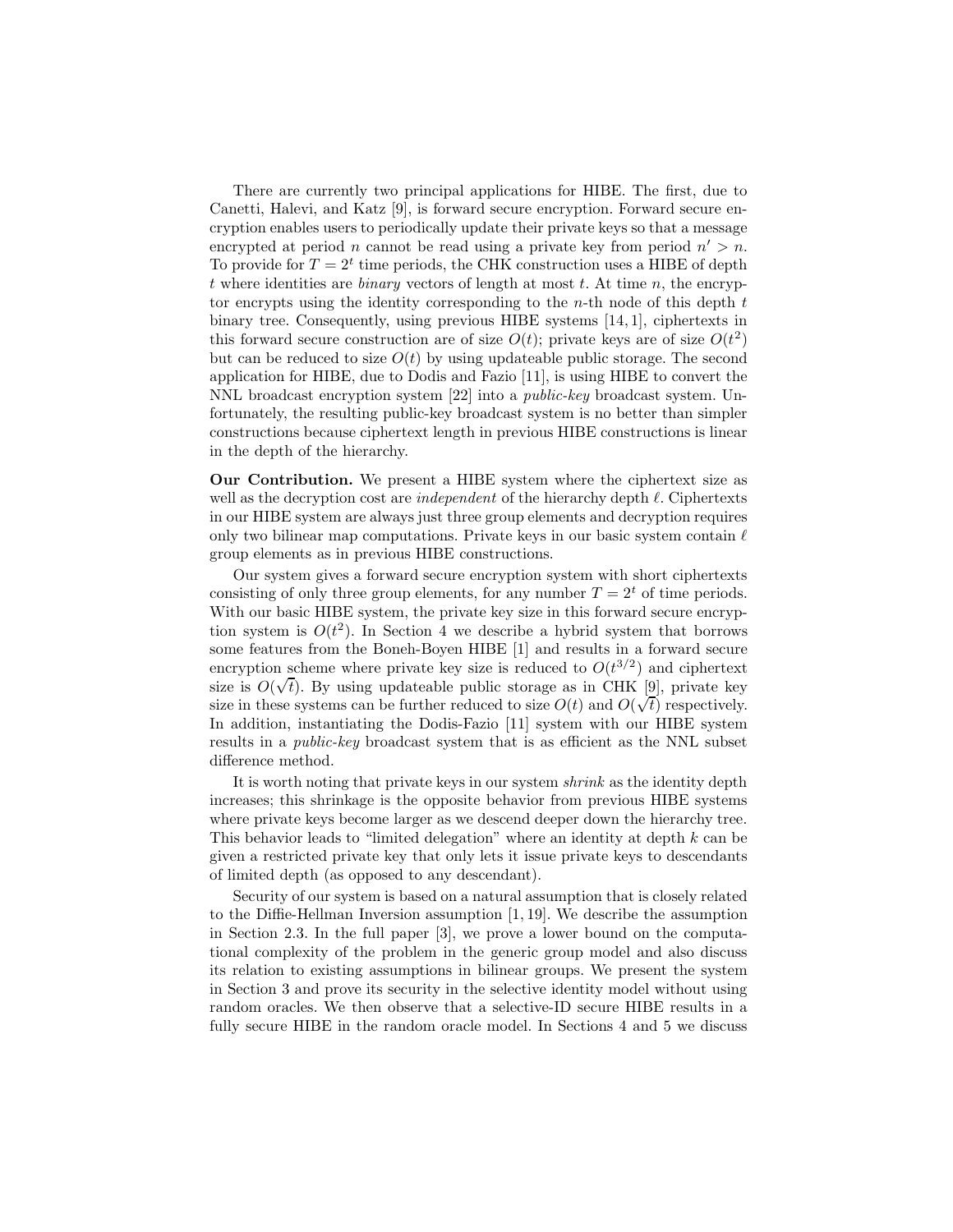several extensions and applications of the system. For example, in addition to the applications already mentioned, we show how private keys can be further compressed to sublinear size and also describe an efficient mechanism for encrypting to the future.

# 2 Preliminaries

We briefly review the definition of HIBE and bilinear groups, and introduce the Bilinear Diffie-Hellman Exponent assumption in such groups.

### 2.1 Fully Secure HIBE Systems

Like an Identity Based Encryption (IBE) system, a Hierarchical Identity Based Encryption (HIBE) system consists of four algorithms [17, 14, 1]: Setup, KeyGen, Encrypt, Decrypt. In HIBE, however, identities are vectors; a vector of dimension k represents an identity at depth  $k$ . The Setup algorithm generates system parameters, denoted by params, and a master key master-key. We refer to the master-key as the private key at depth 0 and note that an IBE system is a HIBE where all identities are at depth 1. Algorithm KeyGen takes as input an identity ID =  $(I_1, \ldots, I_k)$  at depth k and the private key  $d_{\mathsf{ID}|k-1}$  of the parent identity  $ID_{k-1} = (I_1, \ldots, I_{k-1})$  at depth  $k-1$ , and then outputs the private key  $d_{\text{ID}}$  for identity ID. The encryption algorithm encrypts messages for an identity using params and the decryption algorithm decrypts ciphertexts using the private key.

Chosen ciphertext security for HIBE systems is defined under a chosen identity attack where the adversary is allowed to adaptively chose the public key on which it will be challenged. More precisely, HIBE security (IND-ID-CCA) is defined by the following game between an adversary  $A$  and a challenger  $C$ :

**Setup:** The challenger C runs the Setup algorithm and gives  $\mathcal A$  the resulting system parameters params, keeping the master-key to itself.

**Phase 1:** A adaptively issues queries  $q_1, \ldots, q_m$  where query  $q_i$  is one of the following:

- Private key query  $\langle \mathsf{ID}_i \rangle$ . C responds by running algorithm KeyGen to generate the private key  $d_i$  corresponding to the public key  $\langle \mathsf{ID}_i \rangle$  and sends  $d_i$  to A.
- Decryption query  $\langle \mathsf{ID}_i, C_i \rangle$ . C responds by running algorithm KeyGen to generate the private key  $d$  corresponding to  $\mathsf{ID}_i$ . It then runs algorithm Decrypt to decrypt the ciphertext  $C_i$  using the private key d and sends the resulting plaintext to A.

Challenge: Once  $\mathcal A$  decides that Phase 1 is over, it outputs an identity  $\mathsf{ID}^*$  and two equal length plaintexts  $M_0, M_1 \in \mathcal{M}$  on which it wishes to be challenged. The only restriction is that  $A$  did not previously issue a private key query for ID<sup>\*</sup> or a prefix of ID<sup>\*</sup>. C picks a random bit  $b \in \{0,1\}$  and sets the challenge ciphertext to  $CT = \text{Encrypt}(params, ID^*, M_b)$ , which is sent to A.

**Phase 2:** A issues additional queries  $q_{m+1}, \ldots, q_n$  where  $q_i$  is one of: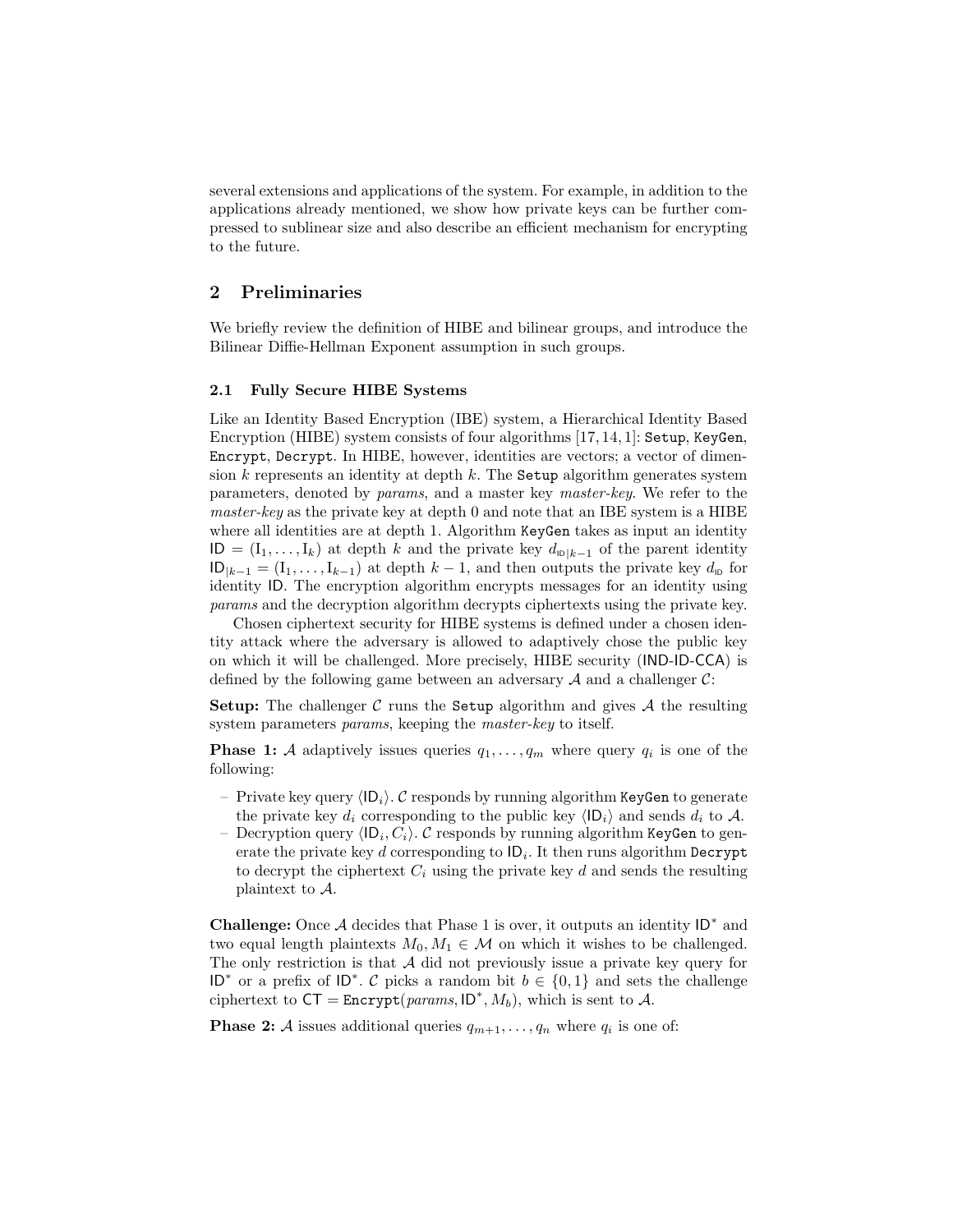- Private key query  $\langle \mathsf{ID}_i \rangle$  where  $\mathsf{ID}_i \neq \mathsf{ID}^*$  and  $\mathsf{ID}_i$  is not a prefix of  $\mathsf{ID}^*$ .
- Decryption query  $\langle C_i \rangle \neq \langle C \rangle$  for ID<sup>∗</sup> or any prefix of ID<sup>∗</sup>.

In both cases,  $\mathcal C$  responds as in Phase 1. These queries may be adaptive.

**Guess:** Finally, the adversary outputs a guess  $b' \in \{0, 1\}$  and wins if  $b = b'$ .

We refer to such an adversary  $A$  as an IND-ID-CCA adversary. We define the advantage of the adversary  $A$  in attacking the scheme  $\mathcal E$  as

$$
Adv_{\mathcal{E},\mathcal{A}} = |Pr[b = b'] - 1/2|.
$$

The probability is over the random bits used by the challenger and the adversary.

Canetti, Halevi, and Katz [9, 10] define a weaker notion of security in which the adversary commits ahead of time to the public key it will attack. We refer to this notion as selective identity, chosen ciphertext secure HIBE (IND-sID-CCA). The game is exactly the same as IND-ID-CCA except that the adversary  $\mathcal A$  discloses to the challenger the target identity  $\mathsf{ID}^*$  before the **Setup** phase. The restrictions on private key queries from phase 2 also hold in phase 1.

**Definition 1.** We say that a HIBE system  $\mathcal{E}$  is  $(t, q_D, q_C, \epsilon)$ -secure if for any t-time IND-ID-CCA (respectively IND-sID-CCA) adversary  $A$  that makes at most  $q_{\scriptscriptstyle D}$  chosen private key queries and at most  $q_{\scriptscriptstyle C}$  chosen decryption queries, we have that  $Adv_{\mathcal{E},\mathcal{A}} < \epsilon$ . As shorthand, we say that  $\mathcal{E}$  is  $(t, q_{\text{ID}}, q_{\text{C}}, \epsilon)$ -IND-ID-CCA (resp. IND-sID-CCA) secure.

Semantic Security. As usual, we define chosen plaintext security for a HIBE system as in the preceding game, except that the adversary is not allowed to issue any decryption queries. The adversary may still issue adaptive private key queries. This security notion is termed as IND-ID-CPA (or IND-sID-CPA in the case of a selective identity adversary).

**Definition 2.** We say that a HIBE system  $\mathcal{E}$  is  $(t, q_{D}, \epsilon)$ -IND-ID-CPA secure (resp. IND-sID-CPA) if  $\mathcal E$  is  $(t, q_D, 0, \epsilon)$ -IND-ID-CCA secure (resp. IND-sID-CCA).

### 2.2 Bilinear Groups

We briefly review bilinear maps and bilinear map groups. We use the following notation [18, 8]:

- 1. G and  $\mathbb{G}_1$  are two (multiplicative) cyclic groups of prime order p;
- 2.  $q$  is a generator of  $\mathbb{G}$ .
- 3. e is a bilinear map  $e : \mathbb{G} \times \mathbb{G} \to \mathbb{G}_1$ .

Let  $\mathbb{G}$  and  $\mathbb{G}_1$  be two groups as above. A bilinear map is a map  $e : \mathbb{G} \times \mathbb{G} \to \mathbb{G}_1$ with the properties:

- 1. Bilinearity: for all  $u, v \in \mathbb{G}$  and  $a, b \in \mathbb{Z}$ , we have  $e(u^a, v^b) = e(u, v)^{ab}$ .
- 2. Non-degeneracy:  $e(g, g) \neq 1$ .

We say that  $\mathbb{G}$  is a bilinear group if the group action in  $\mathbb{G}$  can be computed efficiently and there exists both a group  $\mathbb{G}_1$  and an efficiently computable bilinear map  $e:\mathbb{G}\times\mathbb{G}\rightarrow\mathbb{G}_1$  as above.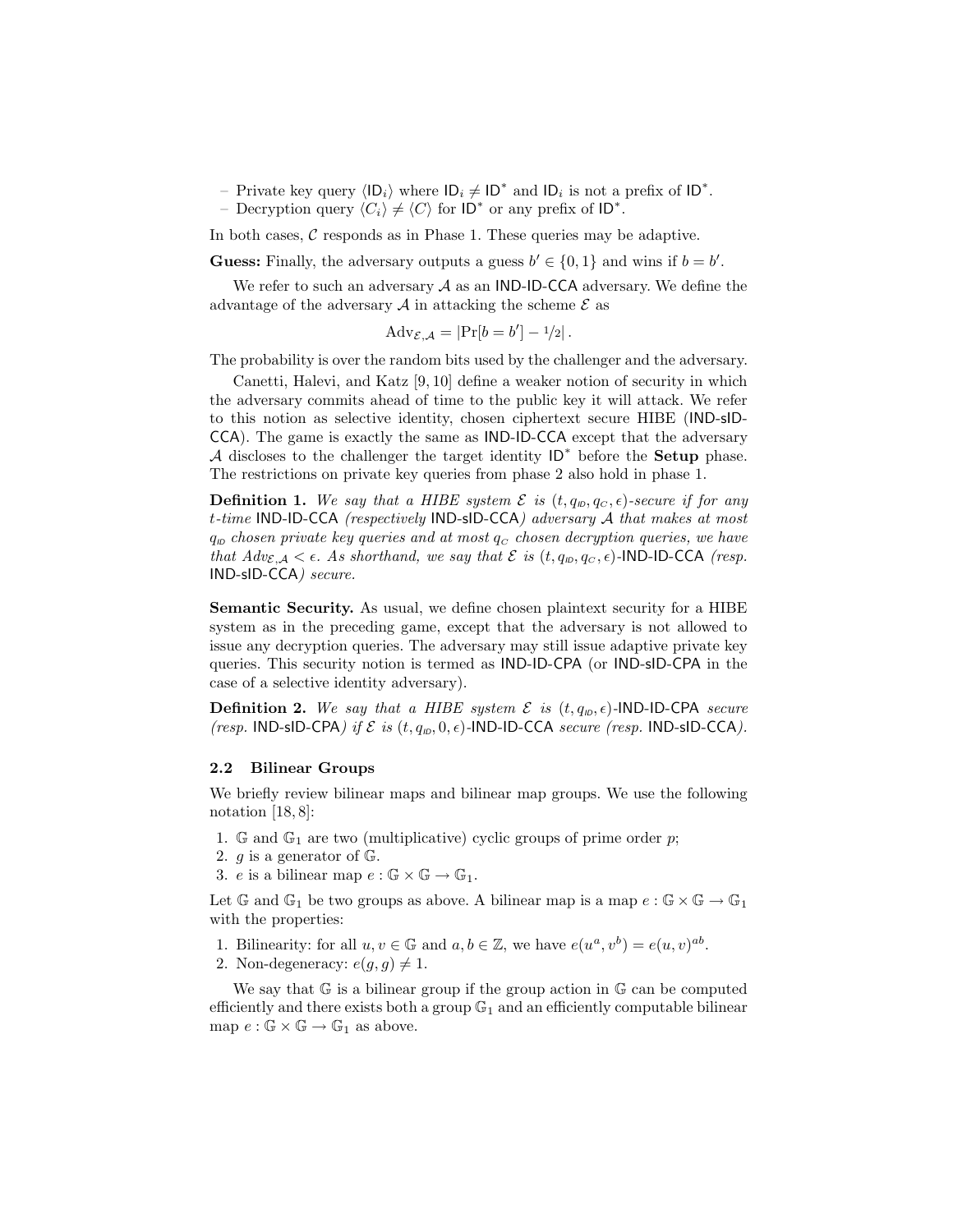#### 2.3 Bilinear Diffie-Hellman Exponent (BDHE) Assumption

The  $\ell$ -BDHE problem in G is as follows: given g, h, and  $g^{(\alpha^i)}$  in G for  $i =$  $1, 2, \ldots, \ell-1, \ell+1, \ldots, 2\ell$  as input, output  $e(g, h)^{(\alpha^{\ell})} \in \mathbb{G}_1$ . Since  $g^{(\alpha^{\ell})}$  is missing from the list of powers, the bilinear map seems to be of no help in computing  $e(g, h)^{(\alpha^{\ell})}$ . As a shorthand, let  $y_i = g^{(\alpha^i)} \in \mathbb{G}$ . An algorithm A has advantage  $\epsilon$ in solving  $\ell$ -BDHE in  $\mathbb G$  if

$$
\Pr\left[\mathcal{A}(g,h,y_1,\ldots,y_{\ell-1},y_{\ell+1},\ldots,y_{2\ell})=e(g,h)^{(\alpha^{\ell})}\right]\geq\epsilon,
$$

where the probability is over the random choice of generators  $g, h$  in  $\mathbb{G}$ , the random choice of  $\alpha$  in  $\mathbb{Z}_p$ , and the random bits used by A. The decisional version of the l-BDHE problem in G is defined in the usual manner. Let  $\overrightarrow{y}_{a,\alpha,\ell} =$  $(y_1, \ldots, y_{\ell-1}, y_{\ell+1}, \ldots, y_{2\ell})$ . An algorithm B that outputs  $b \in \{0, 1\}$  has advantage  $\epsilon$  in solving decision  $\ell$ -BDHE in G if

$$
\left| \Pr \left[ \mathcal{B}\big(g,h,\overrightarrow{y}_{g,\alpha,\ell},e(g,h)^{(\alpha^{\ell})}\big) = 0 \right] - \Pr \left[ \mathcal{B}\big(g,h,\overrightarrow{y}_{g,\alpha,\ell},T\big) = 0 \right] \right| \ge \epsilon,
$$

where the probability is over the random choice of generators  $q, h$  in  $\mathbb{G}$ , the random choice of  $\alpha$  in  $\mathbb{Z}_p$ , the random choice of  $T \in \mathbb{G}_1$ , and the random bits consumed by  $\beta$ . We refer to the distribution on the left as  $\mathcal{P}_{BDHE}$  and the distribution on the right as  $\mathcal{R}_{BDHE}$ .

**Definition 3.** We say that the (decision)  $(t, \epsilon, \ell)$ -BDHE assumption holds in G if no t-time algorithm has advantage at least  $\epsilon$  in solving the (decision)  $\ell$ -BDHE problem in G.

For conciseness we occasionally drop the t and  $\epsilon$  and simply refer to the (decision)  $\ell$ -BDHE in G. In the full version of this paper [3], we show that a broad class of assumptions, including the  $\ell$ -BDHE assumption, hold in generic bilinear groups [25]; we also discuss the relation between these assumptions. We show that the  $\ell$ -BDHE is a natural extension of the Bilinear Diffie-Hellman Inversion problem, which was previously used in various constructions [1, 12, 19].

## 3 A HIBE System with Constant Size Ciphertext

Let G be a bilinear group of prime order p and let  $e : \mathbb{G} \times \mathbb{G} \to \mathbb{G}_1$  be a bilinear map. For now, we assume that public keys (that is, identities ID) at depth k are vectors of elements in  $(\mathbb{Z}_p^*)^k$ . We write  $\mathsf{ID} = (\mathbf{I}_1, \dots, \mathbf{I}_k) \in (\mathbb{Z}_p^*)^k$ . The  $j$ -th component corresponds to the identity at level  $j$ . We later extend the construction to public keys over  $\{0,1\}^*$  by first hashing each component  $\mathrm{I}_j$  using a collision resistant hash  $H: \{0,1\}^* \to \mathbb{Z}_p^*$ . We also assume that the messages to be encrypted are elements in  $\mathbb{G}_1$ . The HIBE system works as follows:

Setup( $\ell$ ): To generate system parameters for an HIBE of maximum depth  $\ell$ , select a random generator  $g \in \mathbb{G}$ , a random  $\alpha \in \mathbb{Z}_p$ , and set  $g_1 = g^{\alpha}$ . Next, pick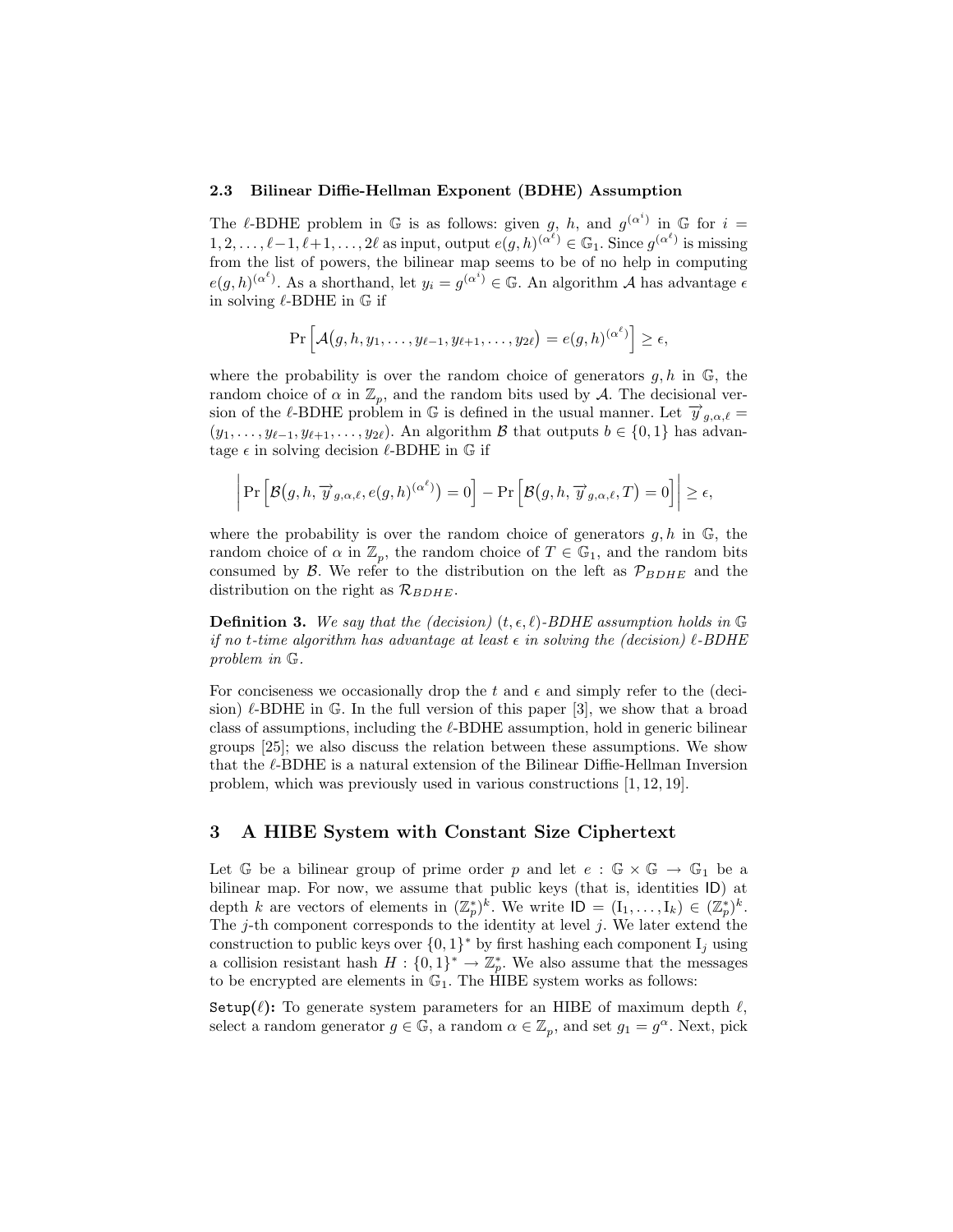random elements  $g_2, g_3, h_1, \ldots, h_\ell \in \mathbb{G}$ . The public parameters and the master key are

$$
params = (g, g1, g2, g3, h1,..., hℓ),
$$
 *master-key = g<sub>2</sub><sup>α</sup>.*

KeyGen $(d_{\text{ID}|k-1}, \text{ID})$ : To generate a private key  $d_{\text{ID}}$  for identity  $\text{ID} = (I_1, \ldots, I_k)$  $(\mathbb{Z}_p^*)^k$  of depth  $k \leq \ell,$  pick a random  $r \in \mathbb{Z}_p$  and output

$$
d_{\text{ID}} = \left(g_2^{\alpha} \cdot \left(h_1^{I_1} \cdots h_k^{I_k} \cdot g_3\right)^r, \quad g^r, \quad h_{k+1}^r, \quad \ldots, \quad h_{\ell}^r\right) \in \mathbb{G}^{2+\ell-k}.
$$

Note that  $d_{\text{ID}}$  becomes shorter as the depth of ID increases. The private key for ID can be generated just given a private key for  $\mathsf{ID}_{|k-1} = (\mathsf{I}_1, \ldots, \mathsf{I}_{k-1}) \in (\mathbb{Z}_p^*)^{k-1}$ as required. Indeed, let

$$
d_{\text{ID}|k-1} = \left(g_2^{\alpha} \cdot \left(h_1^{I_1} \cdots h_{k-1}^{I_{k-1}} \cdot g_3\right)^{r'}, \quad g^{r'}, \quad h_k^{r'}, \ldots, h_{\ell}^{r'}\right) = (a_0, a_1, b_k, \ldots, b_{\ell})
$$

be the private key for  $\mathsf{ID}_{|k-1}$ . To generate  $d_{\mathsf{ID}}$ , pick a random  $t \in \mathbb{Z}_p$  and output

$$
d_{\mathsf{ID}} = \left( a_0 \cdot b_k^{\mathrm{I}_k} \cdot \left( h_1^{\mathrm{I}_1} \cdots h_k^{\mathrm{I}_k} \cdot g_3 \right)^t, \quad a_1 \cdot g^t, \quad b_{k+1} \cdot h_{k+1}^t, \quad \ldots, \quad b_\ell \cdot h_\ell^t \right).
$$

This private key is a properly distributed private key for  $ID = (I_1, \ldots, I_k)$  for  $r = r' + t \in \mathbb{Z}_p.$ 

Encrypt(params, ID, M): To encrypt a message  $M \in \mathbb{G}_1$  under the public key  $ID = (I_1, \ldots, I_k) \in (\mathbb{Z}_p^*)^k$ , pick a random  $s \in \mathbb{Z}_p$  and output

$$
\mathsf{CT} = \left( e(g_1, g_2)^s \cdot M, \quad g^s, \left( h_1^{I_1} \cdots h_k^{I_k} \cdot g_3 \right)^s \right) \in \mathbb{G}_1 \times \mathbb{G}^2.
$$

Decrypt( $d_{\text{ID}}$ , CT): Consider an identity ID =  $(1_1, \ldots, 1_k)$ . To decrypt a given ciphertext  $CT = (A, B, C)$  using the private key  $d_{\text{ID}} = (a_0, a_1, b_{k+1}, \ldots, b_\ell)$ , output

$$
A \cdot e(a_1, C) / e(B, a_0) = M.
$$

Indeed, for a valid ciphertext, we have

$$
\frac{e(a_1, C)}{e(B, a_0)} = \frac{e\left(g^r, (h_1^{I_1} \cdots h_k^{I_k} \cdot g_3)^s\right)}{e\left(g^s, g_2^{\alpha}(h_1^{I_1} \cdots h_k^{I_k} \cdot g_3)^r\right)} = \frac{1}{e(g, g_2)^{s\alpha}} = \frac{1}{e(g_1, g_2)^s}.
$$

Observe that for identities at any depth, the ciphertext contains only 3 elements and decryption takes only 2 pairings. In previous HIBE systems, ciphertext size and decryption time grow linearly in the identity depth. Also, note that  $e(g_1, g_2)$  used for encryption can be precomputed (or substituted for  $g_2$  in the system parameters) so that encryption does not require any pairings.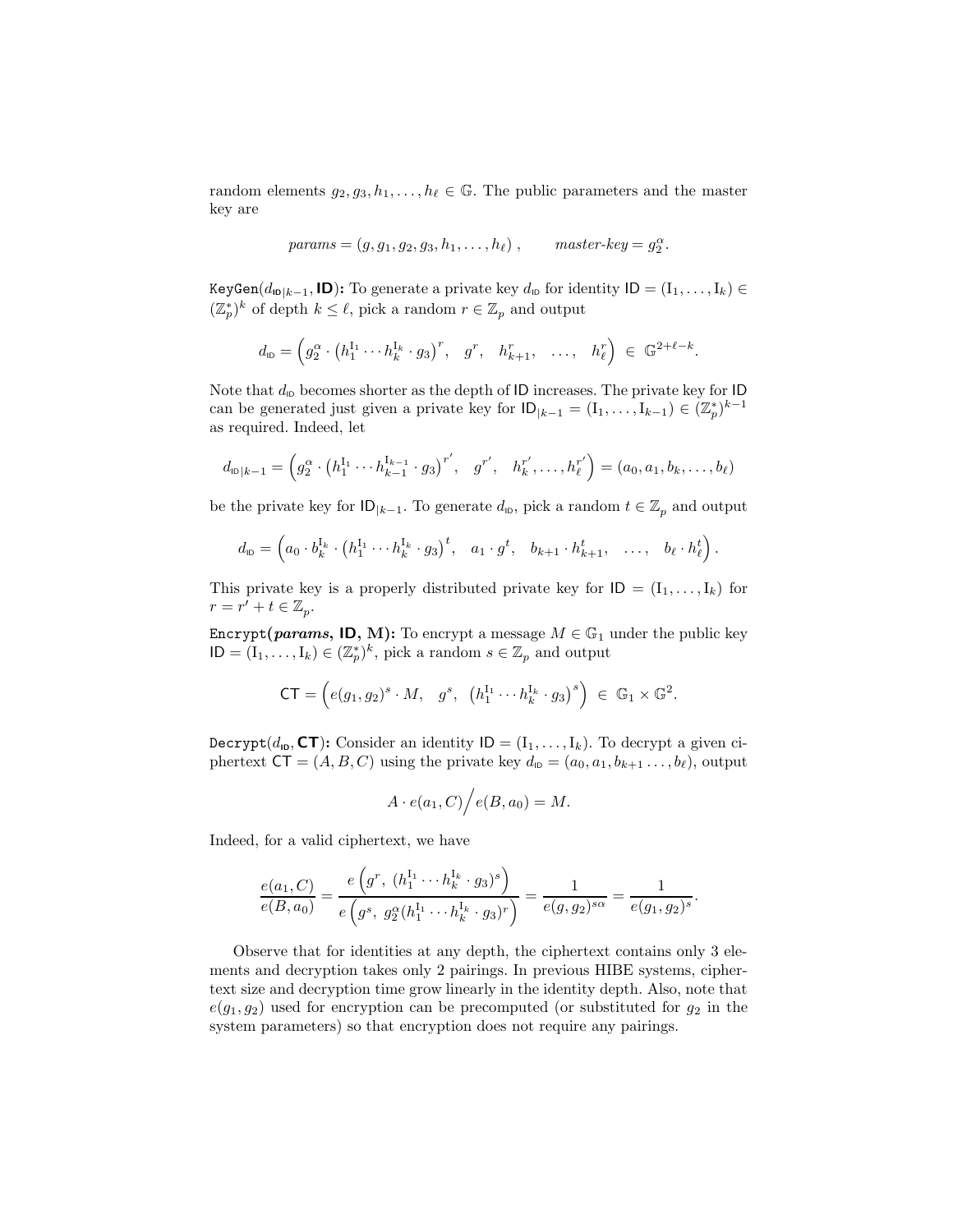#### 3.1 Security

We first show that our HIBE scheme is selective identity secure (IND-sID-CPA) under the decisional Bilinear Diffie-Hellman Exponent assumption. We later describe how to provide both chosen ciphertext security (IND-sID-CCA) and full HIBE security (IND-ID-CCA).

**Theorem 1.** Let  $\mathbb{G}$  be a bilinear group of prime order p. Suppose the decision  $(t, \epsilon, \ell + 1)$ -BDHE assumption holds in G. Then the previously defined  $\ell$ -HIBE system is  $(t', q_s, \epsilon)$ -selective identity, chosen plaintext (IND-sID-CPA) secure for arbitrary  $\ell, q_s$ , and  $t' < t - \Theta(\tau \ell q_s)$ , where  $\tau$  is the maximum time for an exponentiation in G.

*Proof.* Suppose A has advantage  $\epsilon$  in attacking the  $\ell$ -HIBE system. Using A, we build an algorithm  $\beta$  that solves the decision  $(\ell + 1)$ -BDHE problem in G.

For a generator  $g \in \mathbb{G}$  and  $\alpha \in \mathbb{Z}_p$  let  $y_i = g^{(\alpha^i)} \in \mathbb{G}$ . Algorithm  $\beta$  is given as input a random tuple  $(g, h, y_1, \ldots, y_\ell, y_{\ell+2}, \ldots, y_{2\ell+2}, T)$  that is either sampled from  $\mathcal{P}_{BDHE}$  (where  $T = e(g, h)$ <sup>( $\alpha^{\ell+1}$ )</sup>) or from  $\mathcal{R}_{BDHE}$  (where T is uniform and independent in  $\mathbb{G}_1$ ). Algorithm  $\mathcal{B}$ 's goal is to output 1 when the input tuple is sampled from  $\mathcal{P}_{BDHE}$  and 0 otherwise. Algorithm  $\beta$  works by interacting with A in a selective identity game as follows:

Initialization. The selective identity game begins with  $A$  first outputting an identity  $\mathsf{ID}^* = (\mathbf{I}_1^*, \ldots, \mathbf{I}_m^*) \in (\mathbb{Z}_p^*)^m$  of depth  $m \leq \ell$  that it intends to attack. If  $m < \ell$  then B pads ID<sup>\*</sup> with  $\ell - m$  zeroes on the right to make ID<sup>\*</sup> a vector of length  $\ell$ . Hence, from here we assume that  $ID^*$  is a vector of length  $\ell$ .

**Setup.** To generate the system parameters, algorithm  $\beta$  picks a random  $\gamma$  in  $\mathbb{Z}_p$  and sets  $g_1 = y_1 = g^{\alpha}$  and  $g_2 = y_\ell \cdot g^{\gamma} = g^{\gamma + (\alpha^{\ell})}$ . Next,  $\beta$  picks random  $\gamma_1^r, \ldots, \gamma_\ell$  in  $\mathbb{Z}_p$  and sets  $h_i = g^{\gamma_i}/y_{\ell-i+1}$  for  $i = 1, \ldots, \ell$ . Algorithm  $\mathcal B$  also picks a random  $\delta$  in  $\mathbb{Z}_p$  and sets  $g_3 = g^{\delta} \cdot \prod_{i=1}^{\ell} y_{\ell-i+1}^{I_i^*}$ .

Finally, B gives A the system parameters  $params = (g, g_1, g_2, g_3, h_1, \ldots, h_\ell).$ Observe that all these values are distributed uniformly and independently in G as required. The master key corresponding to these system parameters is  $g_2^{\alpha} = g^{\alpha(\alpha^{\ell} + \gamma)} = y_{\ell+1} y_1^{\gamma}$ , which is unknown to  $\beta$  since  $\beta$  does not have  $y_{\ell+1}$ .

**Phase 1.** A issues up to  $q_s$  private key queries. Consider a query for the private key corresponding to  $\mathsf{ID} = (\mathbf{I}_1, \ldots, \mathbf{I}_u) \in (\mathbb{Z}_p^*)^u$  where  $u \leq \ell$ . The only restriction is that ID is not ID<sup>\*</sup> or a prefix of ID<sup>\*</sup>. This restriction ensures that there exists  $a \ k \in \{1, \ldots, u\}$  such that  $I_k \neq I_k^*$  (otherwise, ID would be a prefix of ID<sup>\*</sup>). To respond to the query, algorithm  $\mathcal B$  first derives a private key for the identity  $(I_1, \ldots, I_k)$  from which it then constructs a private key for the requested identity  $ID = (I_1, \ldots, I_k, \ldots, I_u).$ 

To generate the private key for identity  $(I_1, \ldots, I_k)$ ,  $\beta$  first picks a random  $\tilde{r}$ in  $\mathbb{Z}_p$ . We pose  $r = \frac{\alpha^k}{(I_k - I)}$  $\frac{\alpha^k}{(I_k - I_k^*)} + \tilde{r} \in \mathbb{Z}_p$ . Next, B generates the private key

$$
\left(g_2^{\alpha} \cdot (h_1^{I_1} \cdots h_k^{I_k} g_3)^r, \ g^r, h_{k+1}^r, \ \ldots, \ h_\ell^r\right), \tag{1}
$$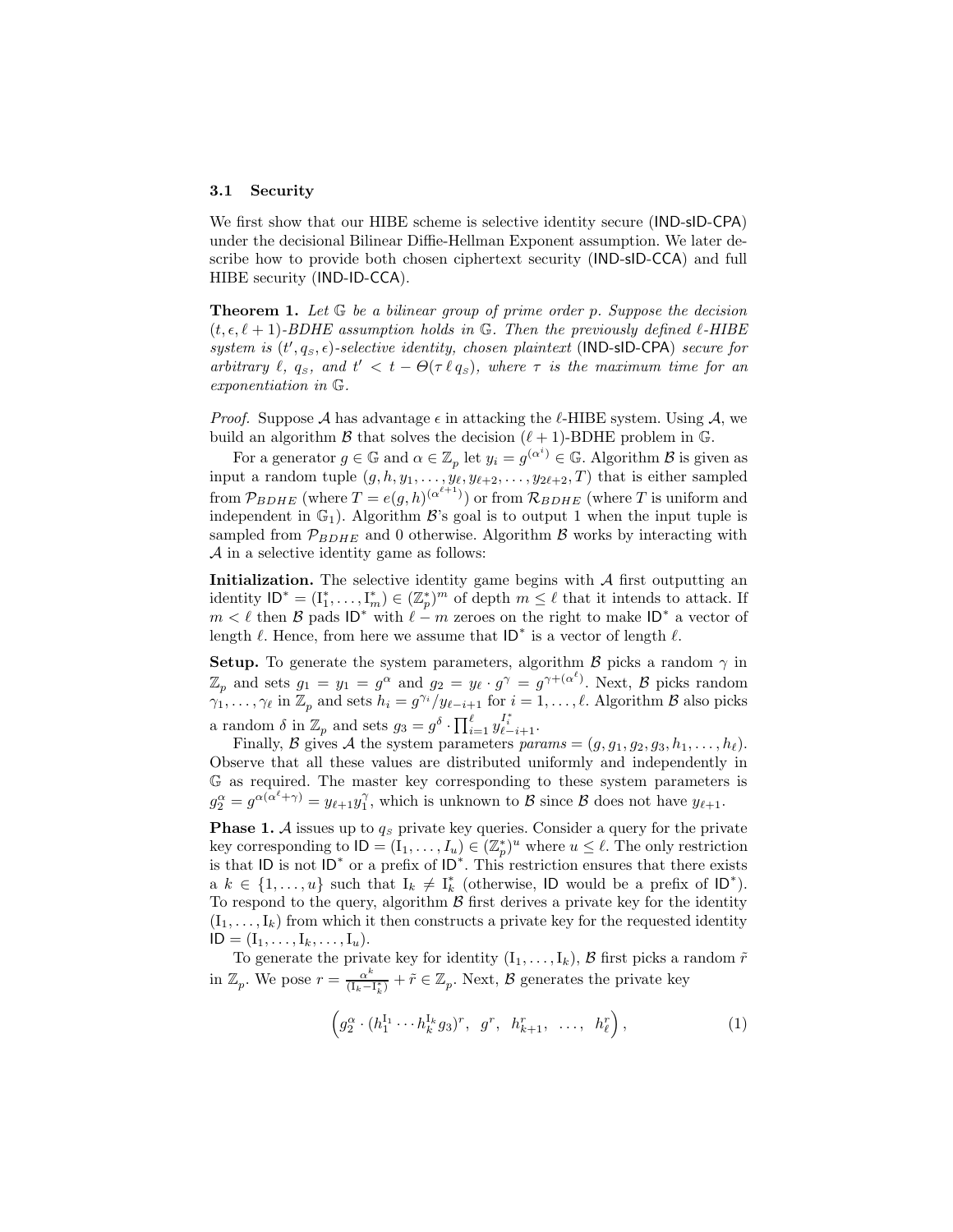which is a properly distributed private key for the identity  $(I_1, \ldots, I_k)$ . We show that  $\beta$  can compute all elements of this private key given the values at its disposal. We use the fact that  $y_i^{(\alpha^j)} = y_{i+j}$  for any  $i, j$ .

To generate the first component of the private key, first observe that

$$
(h_1^{I_1} \cdots h_k^{I_k} g_3)^r = \left( g^{\delta + \sum_{i=1}^k I_i \gamma_i} \cdot \prod_{i=1}^{k-1} y_{\ell-i+1}^{(I_i^* - I_i)} \cdot y_{\ell-k+1}^{(I_k^* - I_k)} \cdot \prod_{i=k+1}^{\ell} y_{\ell-i+1}^{I_i^*} \right)^r. \tag{2}
$$

Let  $Z$  denote the product of the first, second, and fourth terms. That is,

$$
Z=\left(g^{\delta+\sum_{i=1}^k\mathrm{I}_i\gamma_i}\cdot\prod_{i=1}^{k-1}y_{\ell-i+1}^{(\mathrm{I}^*_i-\mathrm{I}_i)}\cdot\prod_{i=k+1}^{\ell}y_{\ell-i+1}^{\mathrm{I}^*_i}\right)^r.
$$

One can verify that  $\beta$  can compute all the terms in  $Z$  given the values at its disposal. Next, observe that the third term in Eq (2), namely  $y_{\ell-k+1}^{r(I_k^* - I_k)}$ , is:

$$
y_{\ell-k+1}^{r(\mathbf{I}_{k-1}^* - \mathbf{I}_k)} = y_{\ell-k+1}^{\tilde{r}(\mathbf{I}_{k-1}^* - \mathbf{I}_k)} \cdot y_{\ell-k+1}^{(\mathbf{I}_{k-1}^* - \mathbf{I}_k)} = y_{\ell-k+1}^{\tilde{r}(\mathbf{I}_{k-1}^* - \mathbf{I}_k)} / y_{\ell+1}.
$$

Hence, the first component in the private key (1) is equal to:

$$
g_2^{\alpha}(h_1^{I_1}\cdots h_k^{I_k}g_3)^r = (y_{\ell+1}y_1^{\gamma})\cdot Z\cdot(y_{\ell-k+1}^{\tilde{r}(I_k^* - I_k)}/y_{\ell+1}) = y_1^{\gamma}\cdot Z\cdot y_{\ell-k+1}^{\tilde{r}(I_k^* - I_k)}.
$$

Since  $y_{\ell+1}$  cancels out, all the terms in this expression are known to  $\beta$ . Thus,  $\beta$ can compute the first private key component.

The second component,  $g^r$ , is  $y_k^{1/(I_k-I_k^*)}$  $\int_{k}^{1/(1_{k}-1_{k})} g^{\tilde{r}}$  which  $\beta$  can compute. Similarly, the remaining elements  $h_{k+1}^r, \ldots, h_{\ell}^r$  can be computed by  $\mathcal B$  since they do not involve a  $y_{\ell+1}$  term. Thus,  $\beta$  can derive a valid private key for  $(I_1, \ldots, I_k)$ . Algorithm  $\beta$  uses this private key to derive a private key for the descendant identity ID and gives  $A$  the result.

**Challenge.** When  $A$  decides that Phase 1 is over, it outputs two messages  $M_0, M_1 \in \mathbb{G}_1$  on which it wishes to be challenged. Algorithm  $\beta$  picks a random bit  $b \in \{0, 1\}$  and responds with the challenge ciphertext

$$
\mathsf{CT} = (M_b \cdot T \cdot e(y_1, h^{\gamma}), \ h, \ h^{\delta + \sum_{i=1}^{\ell} \mathrm{I}_i^* \gamma_i})
$$

where h and T are from the input tuple given to  $\mathcal{B}$ . First note that if  $h = g^c$  (for some unknown  $c$  in  $\mathbb{Z}_p$ ) then

$$
h^{\delta + \sum_{i=1}^{\ell} \mathbf{I}_{i}^{*} \gamma_{i}} = \left( \prod_{i=1}^{\ell} (g^{\gamma_{i}}/y_{\ell-i+1})^{\mathbf{I}_{i}^{*}} \cdot (g^{\delta} \prod_{i=1}^{\ell} y_{\ell-i+1}^{\mathbf{I}_{i}^{*}}) \right)^{c} = (h_{1}^{\mathbf{I}_{1}^{*}} \cdots h_{\ell}^{\mathbf{I}_{\ell}^{*}} g_{3})^{c}, \text{ and}
$$
  

$$
e(g, h)^{(\alpha^{\ell+1})} \cdot e(y_{1}, h^{\gamma}) = (e(y_{1}, y_{\ell}) \cdot e(y_{1}, g^{\gamma}))^{c} = e(y_{1}, y_{\ell}g^{\gamma})^{c} = e(g_{1}, g_{2})^{c}.
$$

Therefore, if  $T = e(g, h)^{(\alpha^{\ell+1})}$  (i.e., when the input tuple is sampled from  $P_{BDHE}$ ), then the challenge ciphertext is a valid encryption of  $M_b$  under the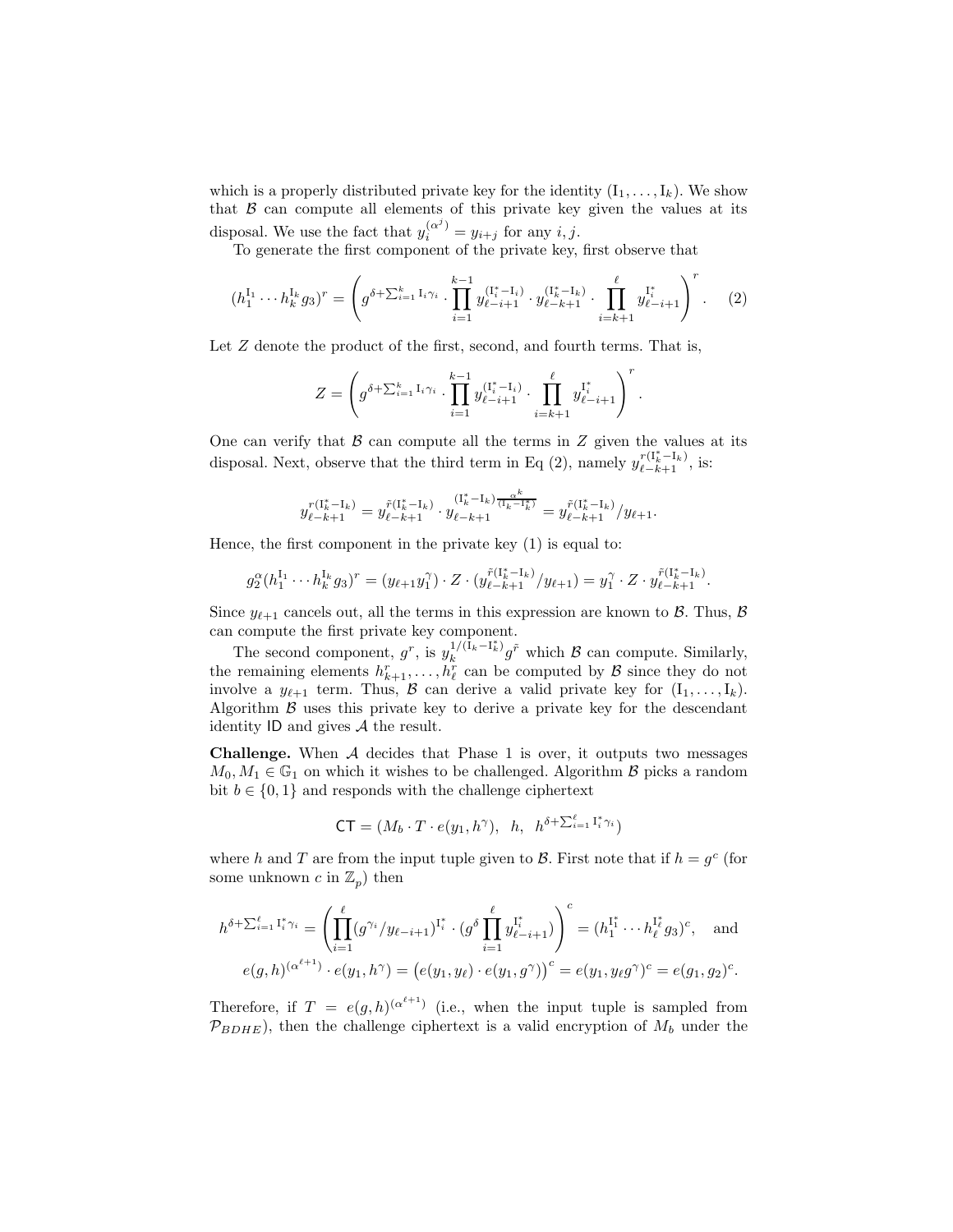original (unpadded) identity  $ID^* = (I_1^*, \ldots, I_m^*)$  chosen by the adversary, since

$$
\begin{split} \mathsf{CT} &= \left( \ M_b \cdot e(g_1, g_2)^c, \quad g^c, \quad (h_1^{\mathsf{I}^*_1} \cdots h_m^{\mathsf{I}^*_m} \cdots h_\ell^{\mathsf{I}^*_\ell} g_3)^c \ \right) \\ &= \left( \ M_b \cdot e(g_1, g_2)^c, \quad g^c, \quad (h_1^{\mathsf{I}^*_1} \cdots h_m^{\mathsf{I}^*_m} g_3)^c \ \right). \end{split}
$$

On the other hand, when  $T$  is uniform and independent in  $\mathbb{G}_1$  (when the input tuple is sampled from  $\mathcal{R}_{BDHE}$ ), CT is independent of b in the adversary's view.

Phase 2. A issues queries not issued in Phase 1. B responds as before.

**Guess.** Finally, A outputs a guess  $b' \in \{0, 1\}$ . Algorithm B concludes its own game by outputting a guess as follows. If  $b = b'$  then  $\beta$  outputs 1 meaning  $T = e(g, h)^{(\alpha^{\ell+1})}$ . Otherwise, it outputs 0 meaning T is random in  $\mathbb{G}_1$ .

When the input tuple is sampled from  $\mathcal{P}_{BDHE}$  (where  $T = e(g, h)^{(\alpha^{\ell+1})}$ ), then  $A$ 's view is identical to its view in a real attack game and therefore  $A$ satisfies  $|\Pr[b = b'] - 1/2| \ge \epsilon$ . When the input tuple is sampled from  $\mathcal{R}_{BDHE}$ (where T is uniform in  $\mathbb{G}_1$ ) then  $\Pr[b = b'] = 1/2$ . Therefore, with g, h uniform in  $\mathbb{G}$ ,  $\alpha$  uniform in  $\mathbb{Z}_p$ , and T uniform in  $\mathbb{G}_1$  we have that

$$
\left| \Pr \left[ \mathcal{B}(g, h, \overrightarrow{y}_{g,\alpha,\ell}, e(g, h)^{(\alpha^{\ell+1})}) = 0 \right] \right| - \Pr \left[ \mathcal{B}(g, h, \overrightarrow{y}_{g,\alpha,\ell}, T) = 0 \right] \right|
$$
  

$$
\geq |(1/2 \pm \epsilon) - 1/2| = \epsilon
$$

as required. This completes the proof of the theorem.

Chosen Ciphertext Security. Canetti et al. [10] show a general method of building an IND-sID-CCA secure  $\ell$ -HIBE from a IND-sID-CPA secure  $\ell + 1$ -HIBE. A more efficient construction is given by Boneh and Katz [7]. Applying either method to our HIBE construction results in a IND-sID-CCA secure  $\ell$ -HIBE for arbitrary  $\ell$  where the ciphertext length is independent of the hierarchy height.

Arbitrary Identities. We can extend our HIBE to handle arbitrary identities  $ID = (I_1, \ldots, I_\ell)$  with  $I_i \in \{0, 1\}^*$  for  $i = 1, \ldots, \ell$  by hashing each  $I_i$  with a collision resistant hash function  $H: \{0,1\}^* \to \mathbb{Z}_p^*$  during key generation and encryption. A standard argument shows that if the original HIBE scheme is  $IND-SID-CCA$  secure, then so is the HIBE scheme using  $H$ .

#### 3.2 Full HIBE Security

Theorem 1 shows that our HIBE system is selective-ID secure without random oracles. Thus, the system is secure when the adversary commits ahead of time to the identity he intends to attack. Boneh and Boyen [1] observed that IBE systems that are selective-ID secure are also fully secure (i.e., secure against adversaries that adaptively select the identity to attack) as long as one hashes the identity prior to using it. The reduction, however, is not tight. Let  $H: \{0,1\}^* \to \{0,1\}^d$ be a hash function (where, e.g.,  $d = 160$  bits). Assuming H is collision resistant, the reduction introduces a  $2^d$  multiplicative security loss factor in the standard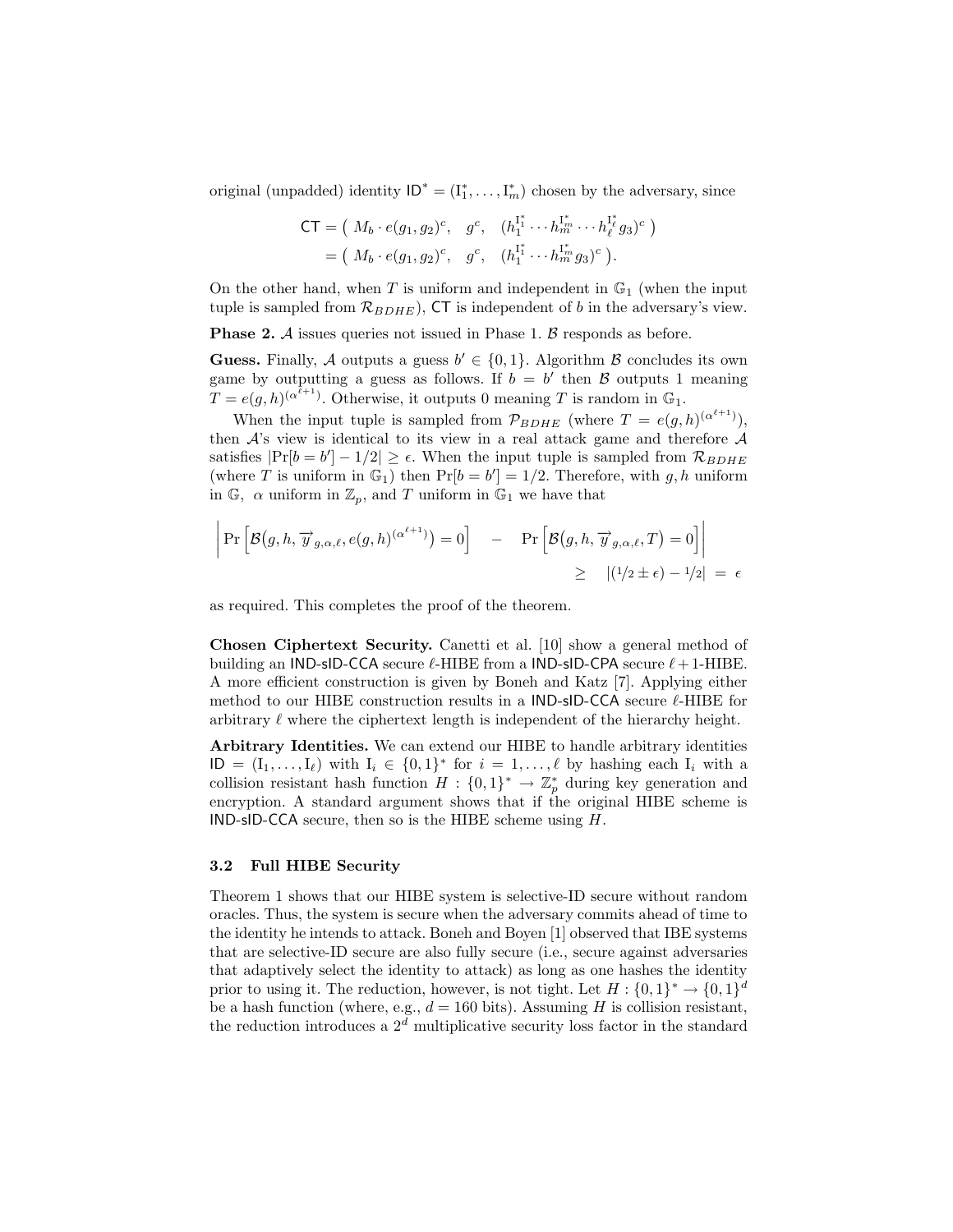model. When H is viewed as a random oracle, the reduction introduces a  $q_H$ multiplicative security loss factor where  $q_H$  is the number of the hash oracle queries.

A similar observation applies to HIBE systems. Let  $\mathcal E$  be a selective-ID secure HIBE of depth  $\ell$ . Let  $\mathcal{E}_H$  be an HIBE system where an identity  $ID = (I_1, \ldots, I_k)$ is hashed to  $ID_H = (H(I_1), \ldots, H(I_k))$  before using it in KeyGen and Encrypt. Then, if H is collision resistant, it follows that  $\mathcal{E}_H$  is a fully secure HIBE, but the reduction introduces a loss factor of  $2^{\ell d}$ . In the random oracle model,  $\mathcal{E}_H$  is a fully secure HIBE and the reduction introduces a loss factor of  $q^{\ell}_{\scriptscriptstyle H}.$ 

We remark that in the random oracle model, the public parameters are of constant size and contain only the two group elements  $(g, g_1)$ ; the other parameters  $(q_2, q_3, h_1, \ldots, h_\ell)$  need not be specified as they can be derived by applying the oracle on a predetermined input string.

We also note that the construction of Waters [26], for a fixed depth  $\ell$ , applied to our HIBE could give a constant ciphertext HIBE with a polynomial time reduction to the underlying complexity assumption. The resulting private keys are much larger, namely of size  $d\ell$ , as opposed to  $\ell$  in our system.

# 4 Extensions

We discuss a number of extensions to the HIBE system of the previous section.

#### 4.1 Limited Delegation

Let  $d_{\mathsf{ID}} = (a_0, a_1, b_k, \ldots, b_\ell)$  be the private key for the identity ID. Note that the Decrypt algorithm uses only the terms  $a_0$  and  $a_1$ , and the KeyGen algorithm uses only the remaining terms  $b_k, \ldots, b_\ell$ .

By removing any number of  $b_k, \ldots, b_\ell$ , an identity ID at depth k can be given a restricted private key that only lets it issue private keys to descendants of bounded depth. For example, if the private key for ID only contains  $b_k$ ,  $b_{k+1}$ ,  $b_{k+2}$ (instead of all  $b_k, \ldots, b_\ell$ ), then ID can only issue private keys for three generations of descendants, and those descendants' private keys will be limited even further.

#### 4.2 HIBE with Short Private Keys

Certain applications, such as the time lock encryption (to be described in Section 5), are better served by using a HIBE system with short private keys rather than ciphertexts. We show how to construct a HIBE system whose private key size grows only sublinearly with hierarchy depth.

The idea is to construct a hybrid of the HIBE in Section 3 and the Boneh-Boyen HIBE [1]. Recall that in the former system the private key shrinks as the identity depth increases, while in the latter system the private key grows with the depth of an identity. The hybrid is based on the algebraic similarities between both systems, and exploits their opposite behavior with regard to private key size, to ensure that no private key ever contains more than  $O(\sqrt{\ell})$  group elements.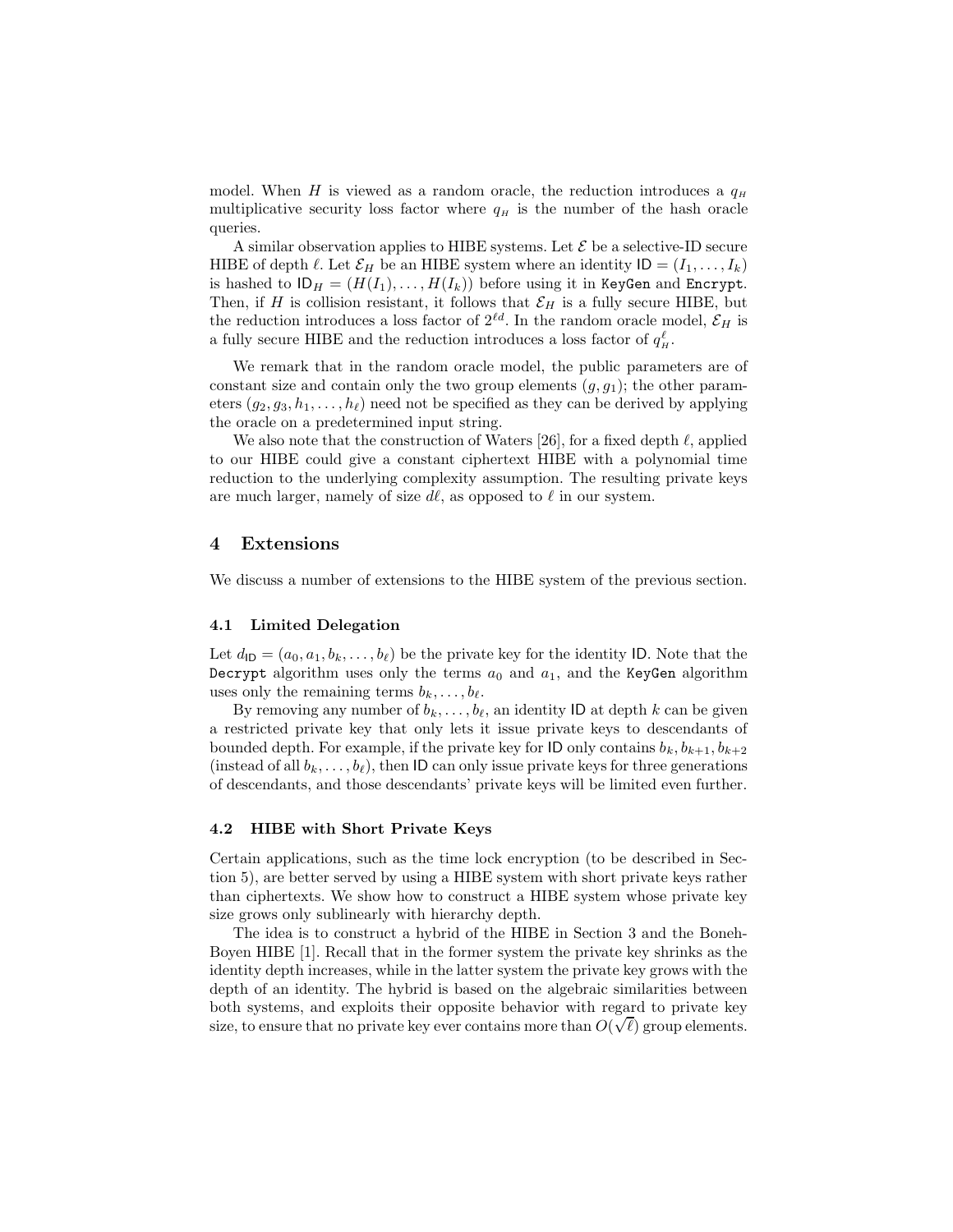Specifically, for  $\omega \in [0, 1]$ , the hybrid scheme achieves  $O(\ell^{\omega} + \ell^{1-\omega})$  private key size and  $O(\ell^{\omega})$  ciphertext size at every level in a hierarchy of depth  $\ell$ . The setting  $\omega = 0$  corresponds to our HIBE, whereas  $\omega = 1$  corresponds to the Boneh-Boyen HIBE [1]. The most efficient hybrids are obtained when  $\omega \in [0, 1/2]$ . For example, when  $\omega = 1/2$ , private keys and ciphertexts are of size  $O(\sqrt{\ell})$ .

**Hybrid Scheme.** As before, we assume a bilinear group  $\mathbb{G}$  and a map  $e$ :  $\mathbb{G} \times \mathbb{G} \to \mathbb{G}_1$ , where  $\mathbb{G}$  and  $\mathbb{G}_1$  have prime order p. Let  $\ell_1 = \lceil \ell^{\omega} \rceil$  and  $\ell_2 = \lceil \ell^{1-\omega} \rceil$ . The basic idea is to partition levels of the hierarchy into  $\ell_1$  consecutive groups of size  $\ell_2$ . Within each group we use the system of Section 3. Between groups we use the Boneh-Boyen HIBE [1].

Let  $\mathsf{ID} = (I_1, \ldots, I_k) \in (\mathbb{Z}_p^*)^k$  be an identity of depth  $k \leq \ell$ . We will represent ID as a pair  $(k, I)$  where  $I \in (\mathbb{Z}_p^*)^{\ell_1 \times \ell_2}$  is an  $\ell_1 \times \ell_2$  matrix filled using the elements  $I_1, \ldots, I_k$  in typographic order: one row at a time starting from the top, in each row starting from the left (note that  $\ell_1 \cdot \ell_2 \geq \ell \geq k$ ; the unfilled matrix entries are undefined). For convenience, we decompose the indices  $k =$ 1, ...,  $\ell$  into row-column pairs  $(k_1, k_2)$  such that  $k = \ell_2 \cdot (k_1 - 1) + k_2$  where  $k_1, k_2 > 0$ . For shorthand, we write  $(k_1, k_2) = k$ . It follows that in the above matrix representation of ID we have  $I_{(i_1,i_2)} = I_i$  for all  $i = 1, ..., k$ . Or, pictorially, for an ID at the maximum depth  $\ell$  with  $I = I_1, \ldots, I_\ell$  and  $\ell = \ell_1 \ell_2$ :

$$
\mathrm{I} \;\; = \;\; \begin{pmatrix} \mathrm{I}_1 & \mathrm{I}_2 & \ldots & \mathrm{I}_{\ell_2} \\ \mathrm{I}_{\ell_2+1} & \mathrm{I}_{\ell_2+2} & \ldots & \mathrm{I}_2_{\ell_2} \\ \vdots & \vdots & \ddots & \vdots \\ \mathrm{I}_{(\ell_1-1)\ell_2+1} & \mathrm{I}_{(\ell_1-1)\ell_2+2} & \ldots & \mathrm{I}_{\ell_1\ell_2} \end{pmatrix} \;\; = \;\; \begin{pmatrix} \mathrm{I}_{(1,1)} & \mathrm{I}_{(1,2)} & \ldots & \mathrm{I}_{(1,\ell_2)} \\ \mathrm{I}_{(2,1)} & \mathrm{I}_{(2,2)} & \ldots & \mathrm{I}_{(2,\ell_2)} \\ \vdots & \vdots & \ddots & \vdots \\ \mathrm{I}_{(\ell_1,1)} & \mathrm{I}_{(\ell_1,2)} & \ldots & \mathrm{I}_{(\ell_1,\ell_2)} \end{pmatrix} \, .
$$

Using this convention, we can now describe the hybrid HIBE system as follows. Setup $(\ell, \omega)$ : For a HIBE of maximum depth  $\ell$ , first determine  $\ell_1$  and  $\ell_2$  as above so that  $\ell \leq \ell_1 \cdot \ell_2$ . Next, select a random generator g in G, a random  $\alpha \in \mathbb{Z}_p$ , and set  $g_1 = g^{\alpha}$ . Then, pick random elements  $g_2, f_1, \ldots, f_{\ell_1}, h_1, \ldots, h_{\ell_2} \in \tilde{\mathbb{G}}$ . The public parameters params and the secret master-key are given by

 $params = (g, g_1, g_2, f_1, \ldots, f_{\ell_1}, h_1, \ldots, h_{\ell_2})$ ), master-key =  $g_2^{\alpha}$ .

KeyGen( $d_{\text{ID}|k-1}$ , ID): To generate private key  $d_{\text{ID}}$  for identity ID =  $(I_1, \ldots, I_k)$  $(\mathbb{Z}_p^*)^k$  of depth  $(k_1, k_2) = k \leq \ell$ , where  $k_1 \leq \ell_1$  and  $k_2 \leq \ell_2$ , pick random  $r_1, \ldots, r_{k_1} \in \mathbb{Z}_p$ , and output

$$
d_{\mathsf{ID}} = \left( g_2^{\alpha} \cdot \left( \prod_{i=1}^{k_1-1} \left( h_1^{\mathbf{I}_{(i,1)}} \cdots h_{\ell_2}^{\mathbf{I}_{(i,\ell_2)}} \cdot f_i \right)^{r_i} \right) \cdot \left( h_1^{\mathbf{I}_{(k_1,1)}} \cdots h_{k_2}^{\mathbf{I}_{(k_1,k_2)}} \cdot f_{k_1} \right)^{r'_{k_1}},
$$
\n
$$
g^{r_1}, \quad \ldots, \quad g^{r_{k_1-1}}, \quad g^{r'_{k_1}}, \quad h_{k_2+1}^{r'_{k_1}}, \quad \ldots, \quad h_{\ell_2}^{r'_{k_2}} \right) \in \mathbb{G}^{1+k_1+\ell_2-k_2}.
$$
\n
$$
(3)
$$

Note that the factors  $(\ldots)^{r_i}$  under the  $\prod$  sign contain  $\ell_2$  identity terms each, whereas the last factor  $(\ldots)^{r_{k_1}}$  only has  $k_2$  such terms. The size of  $d_{\mathbb{D}}$  grows with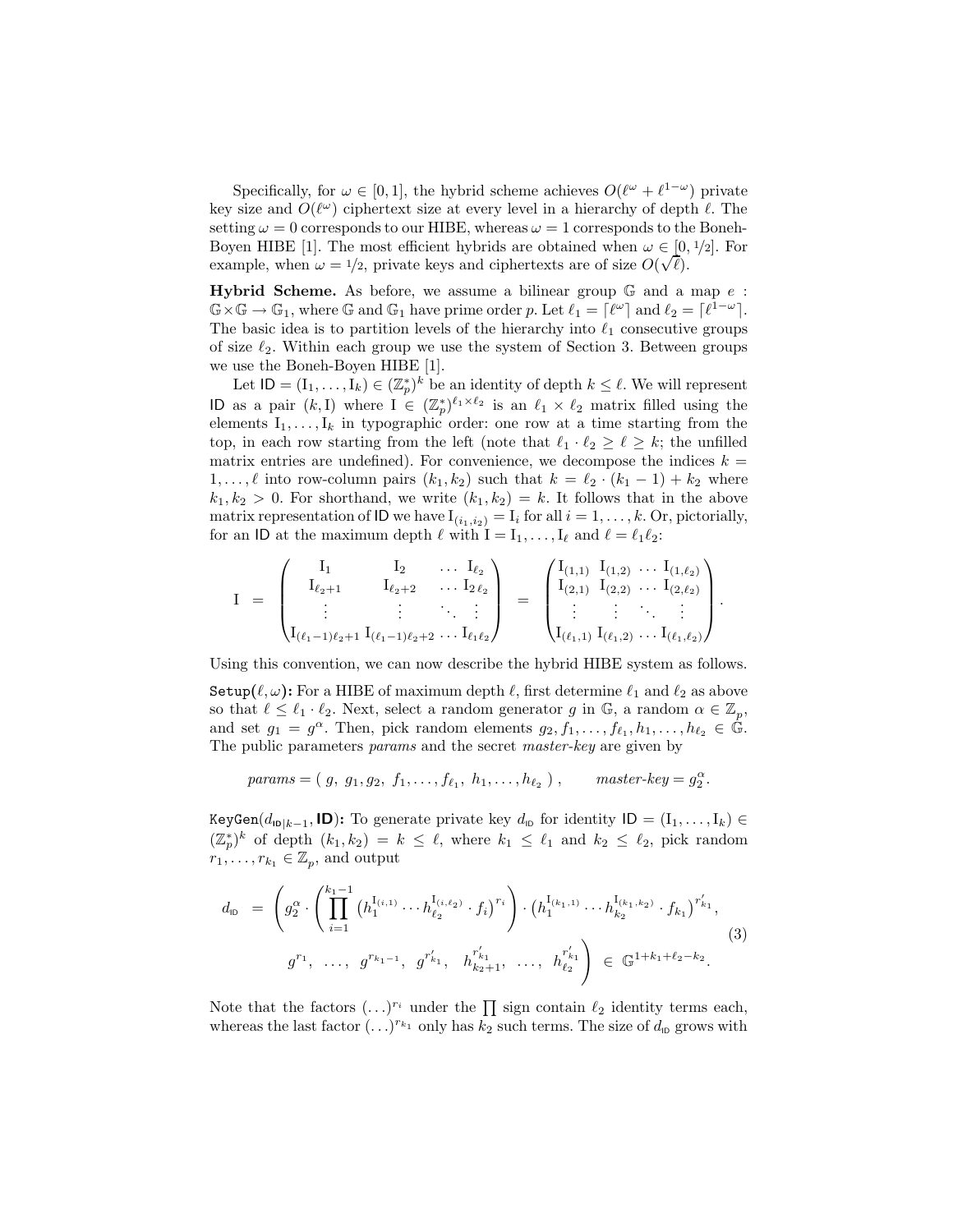$k_1$  and shrinks with  $k_2$ ; the private key thus becomes alternatively shorter and longer as the depth of ID increases, but never exceeds  $\ell_1 + \ell_2$  elements of G.

The private key for ID can be generated with a private key for  $ID_{|k-1}$  =  $(I_1, \ldots, I_{k-1}) \in (\mathbb{Z}_p^*)^{k-1}$  as required. Decompose k as  $(k_1, k_2)$  according to our convention. There are two cases:

1. If  $k-1$  is written  $(k_1, k_2-1)$ , namely k and  $k-1$  have the same row index  $k_1$ , then we know that the private key for  $ID_{k-1}$  is of the form:

$$
d_{\text{ID}|k-1} = \left(g_2^{\alpha} \cdot \prod_{i=1}^{k_1-1} \left(h_1^{I_{(i,1)}} \cdots h_{\ell_2}^{I_{(i,\ell_2)}} \cdot f_i\right)^{r_i} \cdot \left(h_1^{I_{(k_1,1)}} \cdots h_{k_2-1}^{I_{(k_1,k_2-1)}} \cdot f_{k_1}\right)^{r_{k_1}}, \quad g^{r_1},
$$
  

$$
\dots, \quad g^{r_{k_1}}, h_{k_2}^{r_{k_1}}, \quad \dots, \quad h_{\ell_2}^{r_{k_1}}\right) = (a_0, b_1, \dots, b_{k_1}, c_{k_2}, \dots, c_{\ell_2}) \in \mathbb{G}^{2+k_1+\ell_2-k_2}.
$$

In this case, to generate  $d_{\text{ID}}$  from  $d_{\text{ID}|k-1}$ , pick a random  $r^* \in \mathbb{Z}_p$  and output

$$
d_{\text{ID}} = \left(a_0 \cdot c_{k_2}^{\text{I}_{(k_1, k_2)}} \cdot \left(h_1^{\text{I}_{(k_1, 1)}} \cdots h_{k_2}^{\text{I}_{(k_1, k_2)}} \cdot f_{k_1}\right)^{r^*}, \quad b_1, \quad \dots, \quad b_{k_1 - 1}, \quad b_{k_1} \cdot g^{r^*},
$$

$$
c_{k_2 + 1} \cdot h_{k_2 + 1}^*, \quad \dots, \quad c_{\ell_2} \cdot h_{\ell_2}^{r^*}\right) \in \mathbb{G}^{1 + k_1 + \ell_2 - k_2}.
$$

This tuple is of the same form as Eq (3) where  $r'_{k_1} = r_{k_1} + r^*$ .

2. If the row indices differ, then necessarily  $k - 1 = (k_1 - 1, \ell_2)$  and  $k = (k_1, 1)$ , and the private key for  $ID_{k-1}$  must be of the form:

$$
d_{\text{ID}|k-1} = \left(g_2^{\alpha} \cdot \prod_{i=1}^{k_1-1} \left(h_1^{I_{(i,1)}} \cdots h_{\ell_2}^{I_{(i,\ell_2)}} \cdot f_i\right)^{r_i}, \quad g^{r_1}, \quad \dots, \quad g^{r_{k_1-1}}\right)
$$
  
=  $(a_0, b_1, \dots, b_{k_1-1}) \in \mathbb{G}^{k_1}.$ 

In this case, to generate  $d_{\mathsf{ID}}$  from  $d_{\mathsf{ID}|k-1}$ , pick a random  $r \in \mathbb{Z}_p$  and output

$$
d_{\text{ID}} = \left(a_0 \cdot \left(h_1^{I_{\{k_1,1\}}} \cdot f_{k_1}\right)^r, \quad b_1, \quad \ldots, \quad b_{k_1-1}, \quad g^r, \quad h_2^r, \quad \ldots, h_{\ell_2}^r\right) \in \mathbb{G}^{k_1+\ell_2}.
$$

Again, this tuple conforms to Eq (3) in which  $r_{k_1}$  has been set to r.

Encrypt(*params*, ID, M): To encrypt a message  $M \in \mathbb{G}_1$  under the public key  $\mathsf{ID} = (\mathbf{I}_1, \dots, \mathbf{I}_k) \in \mathbb{Z}_p^k$  where  $k = (k_1, k_2)$ , pick a random  $s \in \mathbb{Z}_p$  and output

$$
\mathsf{CT} = \left( e(g_1, g_2)^s \cdot M, \quad g^s, \quad \left( h_1^{\mathbf{I}_{(1,1)}} \cdots h_{\ell_2}^{\mathbf{I}_{(1,\ell_2)}} \cdot f_1 \right)^s, \quad \dots \quad , \right. \n\left. \left( h_1^{\mathbf{I}_{(k_1-1,1)}} \cdots h_{\ell_2}^{\mathbf{I}_{(k_1-1,\ell_2)}} \cdot f_{k_1-1} \right)^s, \quad \left( h_1^{\mathbf{I}_{(k_1,1)}} \cdots h_{k_2}^{\mathbf{I}_{(k_1,k_2)}} \cdot f_{k_1} \right)^s \right) \in \mathbb{G}_1 \times \mathbb{G}^{1+k_1}.
$$

Decrypt( $d_{\text{ID}}$ , CT): Consider an identity  $ID = (I_1, \ldots, I_k)$  with  $k = (k_1, k_2)$ . To decrypt a ciphertext  $CT = (A, B, C_1, \ldots, C_{k_1-1}, C_{k_1})$  using the private key  $d_{\text{ID}} =$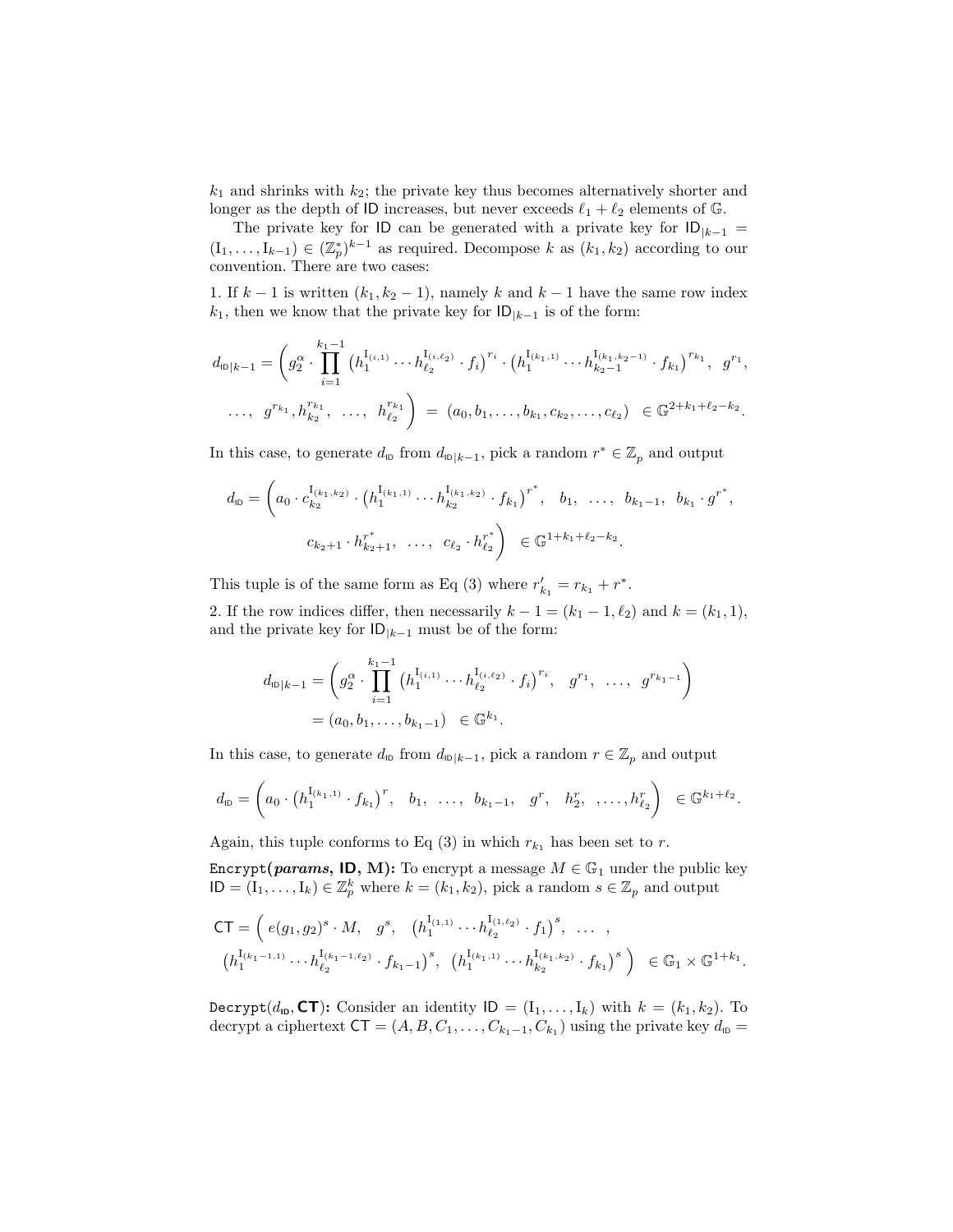$(a_0, b_1, \ldots, b_{k_1}, c_{k_2+1}, \ldots, c_{\ell_2}),$  output

$$
A \cdot \prod_{i=1}^{k_1} e(b_i, C_i) / e(B, a_0) = M.
$$

Note that the private key components  $c_{k_2+1}, \ldots, c_{\ell_2}$  are not used for decryption.

**Complexity.** It is easy to see that in a hierarchy of depth  $\ell$ , private keys at all levels contain at most  $\ell_1 + \ell_2$  elements of G, while ciphertexts contain at most  $1 + \ell_1$  elements of G and one element of G<sub>1</sub>. Encryption, decryption, and one-level-down key generation, all require  $O(\ell_1 + \ell_2)$  operations, or  $O(\sqrt{\ell})$  for the choice  $\omega = 1/2$  as claimed. We note that the combination of having a selectable parameter  $\omega$  together with the option of using an asymmetric bilinear group geared toward reducing the ciphertext or the private key size (described in Section 4.3), gives great flexibility toward achieving the optimal trade-off for a given application.

**Security.** We prove security based on the  $(\ell_2 + 1)$ -BDHE assumption (observe that the BDHE assumption implies the BDH assumption). We note that for  $\omega = 1/2$ , security for a  $\ell$ -level hierarchy is based on the  $O(\sqrt{\ell})$ -BDHE assumption.

Theorem 2. Let  $G$  be a bilinear group of prime order p. Consider a hybrid  $\ell$ -HIBE system with identity hierarchy partitioned into  $\ell_1$  groups each of size  $\ell_2$ . Suppose the decision  $(t, \epsilon, \ell_2 + 1)$ -BDHE assumption holds in G. Then the hybrid  $\ell$ -HIBE system is  $(t', q_s, \epsilon)$ -selective identity, chosen plaintext (IND-sID-CPA) secure for arbitrary  $\ell, q_s$ , and  $t' < t - \Theta(\tau \ell q_s)$ , where  $\tau$  is the maximum time for an exponentiation in G.

The proof is similar to that for Theorem 1 and is in the full paper [3].

### 4.3 Asymmetric Bilinear Groups and MNT Curves.

It is often desirable to use bilinear maps  $e : \mathbb{G} \times \mathbb{G}' \to \mathbb{G}_1$  where  $\mathbb{G}$  and  $\mathbb{G}'$  are distinct groups. Such maps let us take advantage of certain curves called MNT curves [20]. Typically, elements of the group G tend to afford a particularly compact representation compared to elements of  $\mathbb{G}'$ . This property is used for constructing short signatures  $[8, 2, 4]$ . For our system, we can use this property to shrink either the private keys or the ciphertexts. Details are in the full paper.

## 5 Applications

We now discuss applications of our compact HIBE system and its extensions.

#### 5.1 Forward Secure Encryption

The main purpose of a forward secure encryption scheme is to guarantee that all messages encrypted before the secret key is compromised remain secret.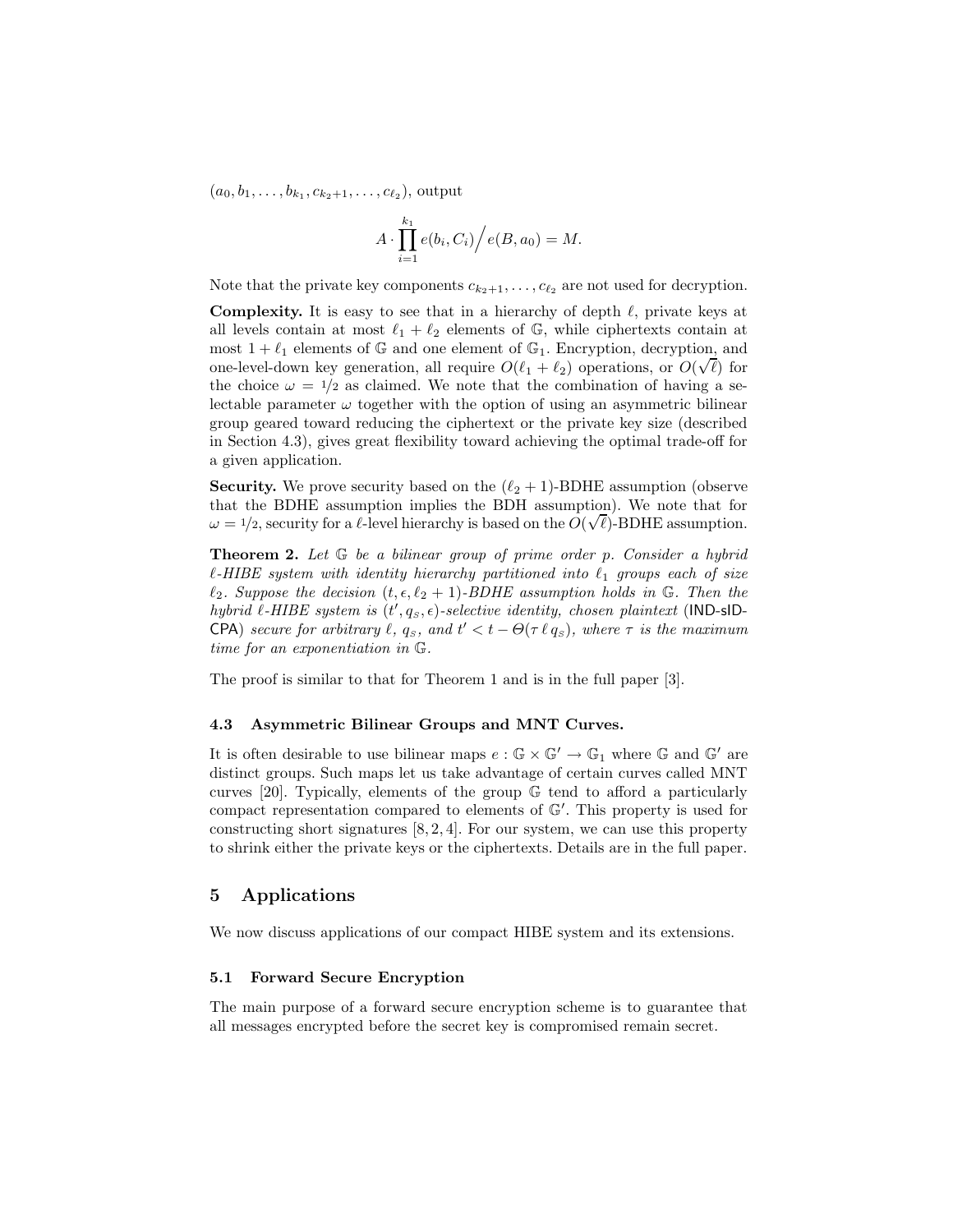An elegant public key encryption scheme with forward security was proposed by Canetti, Halevi, and Katz (CHK) [9]. Let  $T = 2<sup>t</sup>$  be the number of distinct time periods in the forward secure system. When implemented with previous HIBE systems [14, 1], the CHK framework results in ciphertexts of size  $O(t)$ and private keys of size  $O(t^2)$ . Using public updateable storage, Canetti et al. reduce private key size to  $O(t)$  without affecting ciphertext length — the idea is to encrypt the private key for time period  $i$  under the public key of time period  $i-1$  and store the resulting ciphertext, of size  $O(t^2)$ , in public storage; consequently, only one HIBE private key of size  $O(t)$  is kept in private storage.

Using the HIBE system of Section 3 in the CHK framework, we obtain a forward secure encryption scheme with  $O(1)$  ciphertext size and decryption time — independent of the number of time periods. Private keys using our basic system are of size  $O(t^2)$ . Alternatively, using the hybrid HIBE of Section 4.2 in which we set  $\omega = 1/2$ , we obtain a forward secure encryption scheme with private  $k$ ey size  $O(t^{3/2})$ ; in this case ciphertext size and decryption time become  $O(\sqrt{t})$ .

Following Canetti et al. [9], we can store most of the private key in updateable public storage in order to lessen the private storage requirement. Applied to our basic forward secure system, using  $O(t^2)$  public storage we can reduce the private key size to  $O(t)$  while keeping the ciphertext size constant. Using the hybrid HIBE system (for  $\omega = 1/2$ ), the private storage requirement can be similarly reduced to  $O(\sqrt{t})$  at the cost of  $O(t^{3/2})$  updateable public storage; ciphertext size in this case remains  $O(\sqrt{t})$ .

#### 5.2 Forward Secure HIBE

Recently, a forward secure HIBE scheme was proposed by Yao et al. [27]. Their scheme essentially uses two HIBE hierarchies in the manner of Canetti et al. [9] to obtain forward security together with the ability to derive subordinate keys. Their system has ciphertexts of size  $O(\ell \cdot t)$  where  $\ell$  is the depth of the identity hierarchy and  $T = 2^t$  is the number of time periods. Indeed, they pose as an open problem if a forward secure HIBE scheme with "linear" complexity is possible.

Instantiating both hierarchies in their construction with our HIBE system immediately gives a forward secure HIBE scheme with ciphertexts of size  $O(1)$ , which resolves this question.

We also propose a more specific forward secure HIBE construction that achieves "linear"  $O(\ell + t)$  size for all components, including private keys and public parameters (ciphertexts are no longer constant size in that construction). The construction is a hybrid between the HIBE given in Section 3 and the Boneh-Boyen HIBE from [1]; it is described in detail in the full paper [3].

# 5.3 Public Key NNL Broadcast Encryption

Broadcast encryption schemes, introduced by Fiat and Naor [13], are cryptosystems designed for the efficient broadcast of data to a dynamic group of users authorized to receive the data. Naor, Naor, and Lotspiech [22] considered broadcast encryption in the stateless receiver setting; they provided a general "subset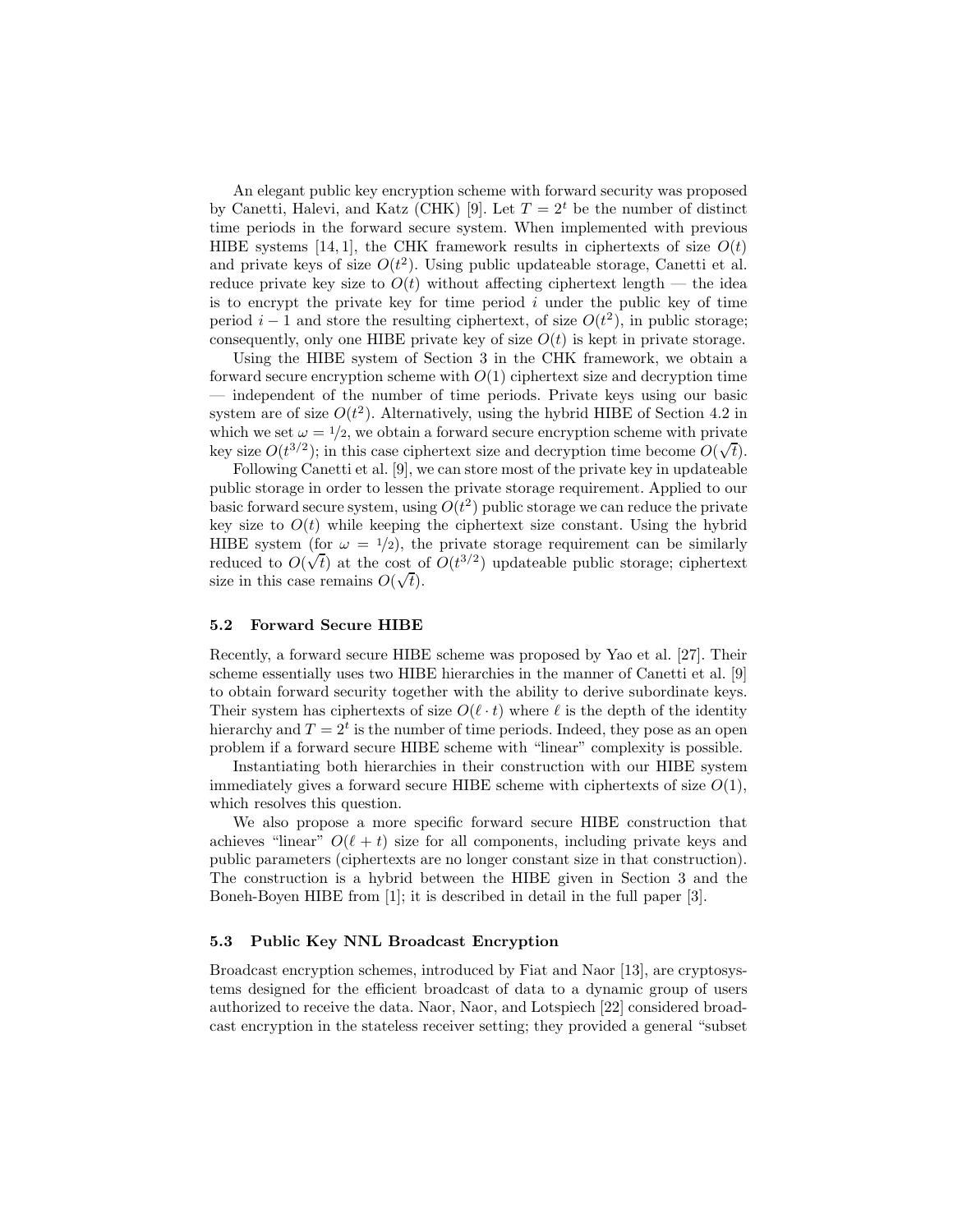cover" framework for such broadcast encryption schemes and gave two instances of the framework — the Complete Subtree (CS) method and the more efficient Subset Difference (SD) method. Further improvements have been proposed such as the Layered Subset Difference (LSD) [16] and the Stratified Subset Difference (SSD) [15]. In the symmetric key setting, only a "center" that possesses the secret keys can broadcast to the users. In a public key broadcast encryption system, anyone is allowed to broadcast to selected subsets of users.

Using the HIBE framework, Dodis and Fazio [11] showed how to translate the SD and LSD methods to the public key setting. For  $N$  users and  $r$  revoked users, their SD and LSD constructions based on previous HIBE systems give ciphertexts of size  $O(r \cdot \log N)$ , which is no better than the basic CS method. Substituting the HIBE system of Section 3 restores the full benefits of both SD and LSD, which results in ciphertexts of size  $O(r)$ .

#### 5.4 Encrypting to the Future

Mont et al. [21] observed that an IBE system gives a mechanism for encrypting to the future using a trusted server. Let  $D$  be a certain date string. We view  $D$  as a public key in an IBE system. Every day, a trusted server publishes the private key corresponding to that day, which enables messages encrypted for that day to be decrypted. Methods for encrypting to the future without a trusted server were proposed by Rivest, Shamir, and Wagner [23].

One problem with the IBE timelock mechanism is that after  $n$  days have passed, the server has to publish a bulletin board with  $n$  private keys on it (one private key for each day). The amount of data on the bulletin board can be greatly reduced by using the CHK forward secure encryption scheme in reverse. Suppose the CHK framework is set up for a total of  $T$  time periods (using a tree of depth  $\log_2 T$ ). To encrypt a message for day  $n < T$ , use the CHK public key for time period  $T - n$ . Similarly, on day n the trusted server publishes the CHK private key corresponding to time period  $T - n$ . This single private key enables anyone to derive the private keys for CHK time periods  $T - n, T - n + 1, \ldots, T$ . Anyone can thus decrypt messages intended for days in the range  $1, \ldots, n$ .

Implementing this encoding using our  $O(1)$  ciphertext HIBE, the trusted server on any day only needs to publish a single private key comprising  $O(\log^2 T)$ group elements. Using the hybrid HIBE system of Section 4.2, the private key posted by the server is further reduced to  $O(\log^{3/2} T)$  group elements for ciphertexts of size  $O(\sqrt{\log T})$ . These parameters are much better than the IBE based mechanism [21], where the bulletin board contains as many as  $T$  group elements.

# 6 Conclusions and Open Problems

We presented a new HIBE system where the ciphertexts consist of three group elements and decryption only requires computing two bilinear maps, both of which are independent of the hierarchy depth. Encryption time is as efficient as other HIBE systems. For a hierarchy of depth  $\ell$  we proved security based on the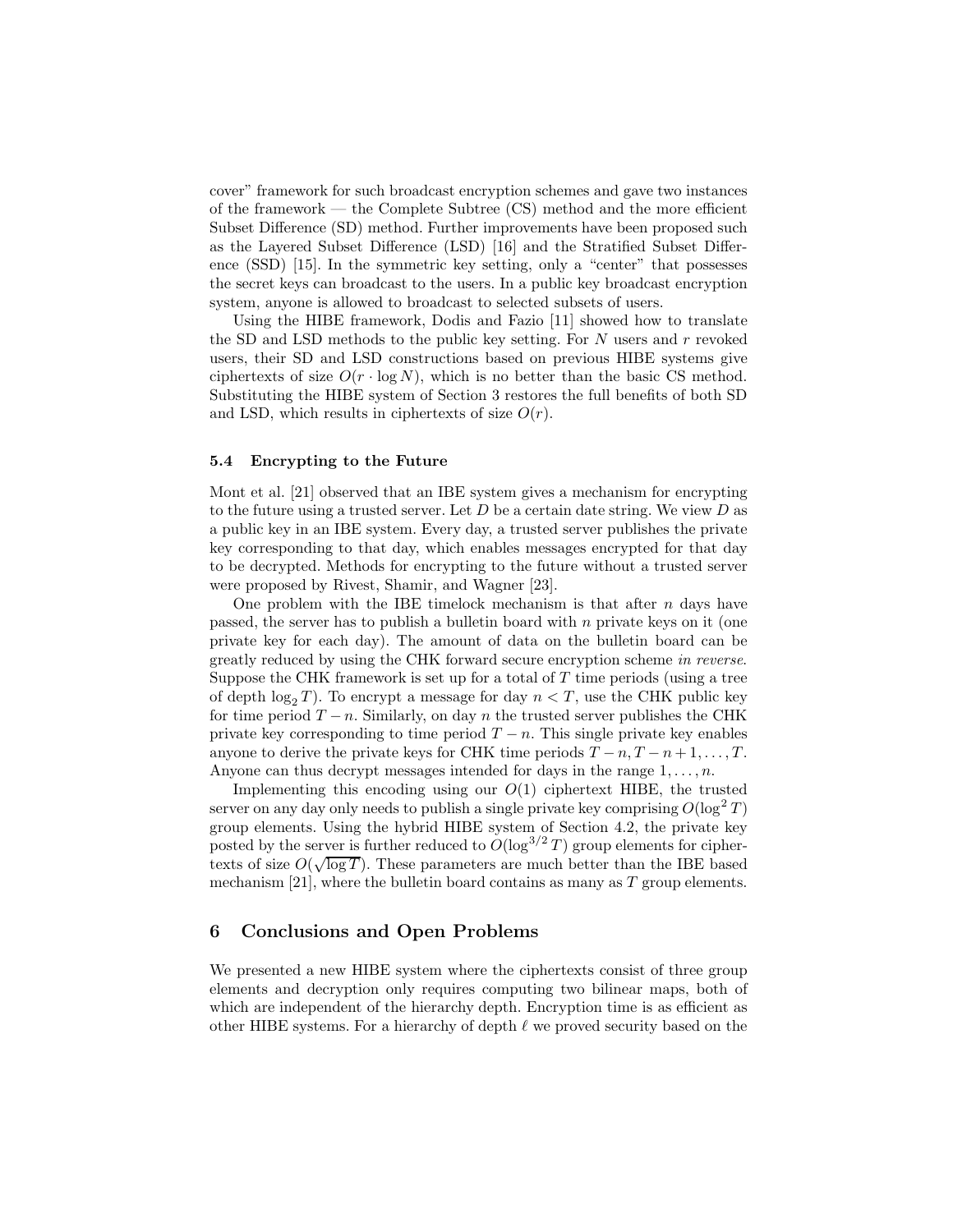$(\ell+1)$ -BDHE assumption. We expect  $\ell$ -BDHE to be very useful for constructing cryptosystems with short ciphertexts. For example,  $\ell$ -BDHE was recently used to construct a broadcast encryption system [6] where both ciphertexts and private keys are short.

We discussed several applications of our system, including efficient forward secure encryption, an efficient public key version of the NNL broadcast encryption system, and an efficient mechanism for encrypting to the future. Our HIBE system allows for limited delegation and can be combined with the Boneh-Boyen HIBE to form a hybrid HIBE that has sublinear private key size.

We note that our selective-ID proof of security is tight. On the other hand, the proof of full security (either in the random oracle or standard model) discussed in Section 3.2 degrades exponentially in the hierarchy depth. The same is true for all existing HIBE systems. It is an open problem to construct a HIBE system where security does not degrade exponentially in the hierarchy depth.

# Acknowledgments

The authors thank Mihir Bellare for his helpful comments.

# References

- 1. D. Boneh and X. Boyen. Efficient selective-ID identity based encryption without random oracles. In C. Cachin and J. Camenisch, editors, Proceedings of Eurocrypt 2004, volume 3027 of LNCS, pages 223–38. Springer, 2004.
- 2. D. Boneh and X. Boyen. Short signatures without random oracles. In C. Cachin and J. Camenisch, editors, Proceedings of Eurocrypt 2004, volume 3027 of LNCS, pages 56–73. Springer, 2004.
- 3. D. Boneh, X. Boyen, and E.-J. Goh. Hierarchical identity based encryption with constant size ciphertext. Cryptology ePrint Archive, Report 2005/015, 2005.
- 4. D. Boneh, X. Boyen, and H. Shacham. Short group signatures. In M. Franklin, editor, Proceedings of Crypto 2004, LNCS, pages 41–55. Springer, 2004.
- 5. D. Boneh and M. Franklin. Identity-based encryption from the Weil pairing. In J. Kilian, editor, Proceedings of Crypto 2001, volume 2139 of LNCS, pages 213–29. Springer, 2001.
- 6. D. Boneh, C. Gentry, and B. Waters. Collusion resistant broadcast encryption with short ciphertexts and private keys. Cryptology ePrint Archive, Report 2005/018, 2005.
- 7. D. Boneh and J. Katz. Improved efficiency for CCA-secure cryptosystems built using identity based encryption. In Proceedings of RSA-CT 2005, 2005.
- 8. D. Boneh, B. Lynn, and H. Shacham. Short signatures from the Weil pairing. In C. Boyd, editor, *Proceedings of Asiacrypt 2001*, volume 2248 of *LNCS*, pages 514–32. Springer, 2001.
- 9. R. Canetti, S. Halevi, and J. Katz. A forward-secure public-key encryption scheme. In E. Biham, editor, Proceedings of Eurocrypt 2003, volume 2656 of LNCS. Springer, 2003.
- 10. R. Canetti, S. Halevi, and J. Katz. Chosen-ciphertext security from identity-based encryption. In C. Cachin and J. Camenisch, editors, Proceedings of Eurocrypt 2004, volume 3027 of LNCS, pages 207–22. Springer, 2004.